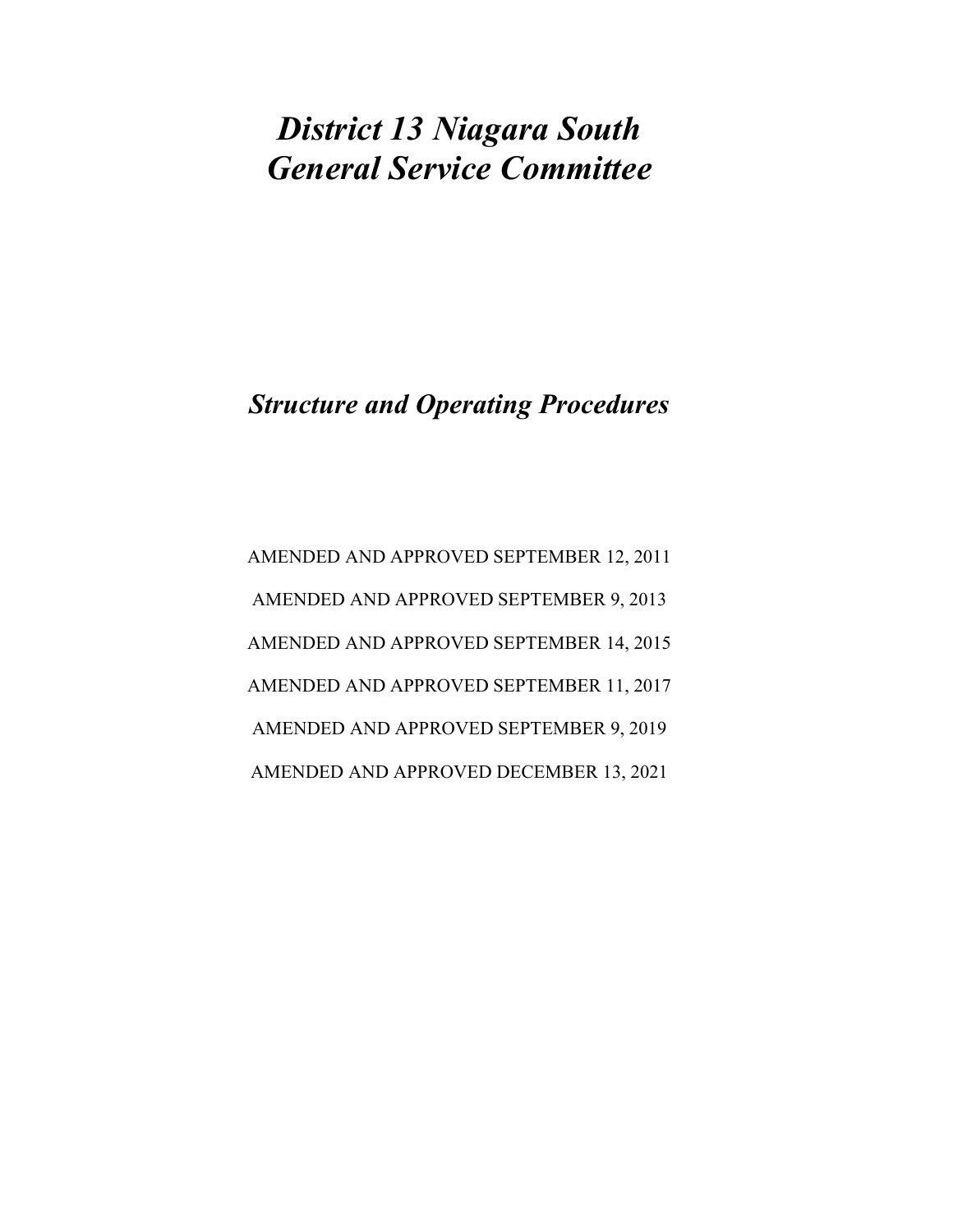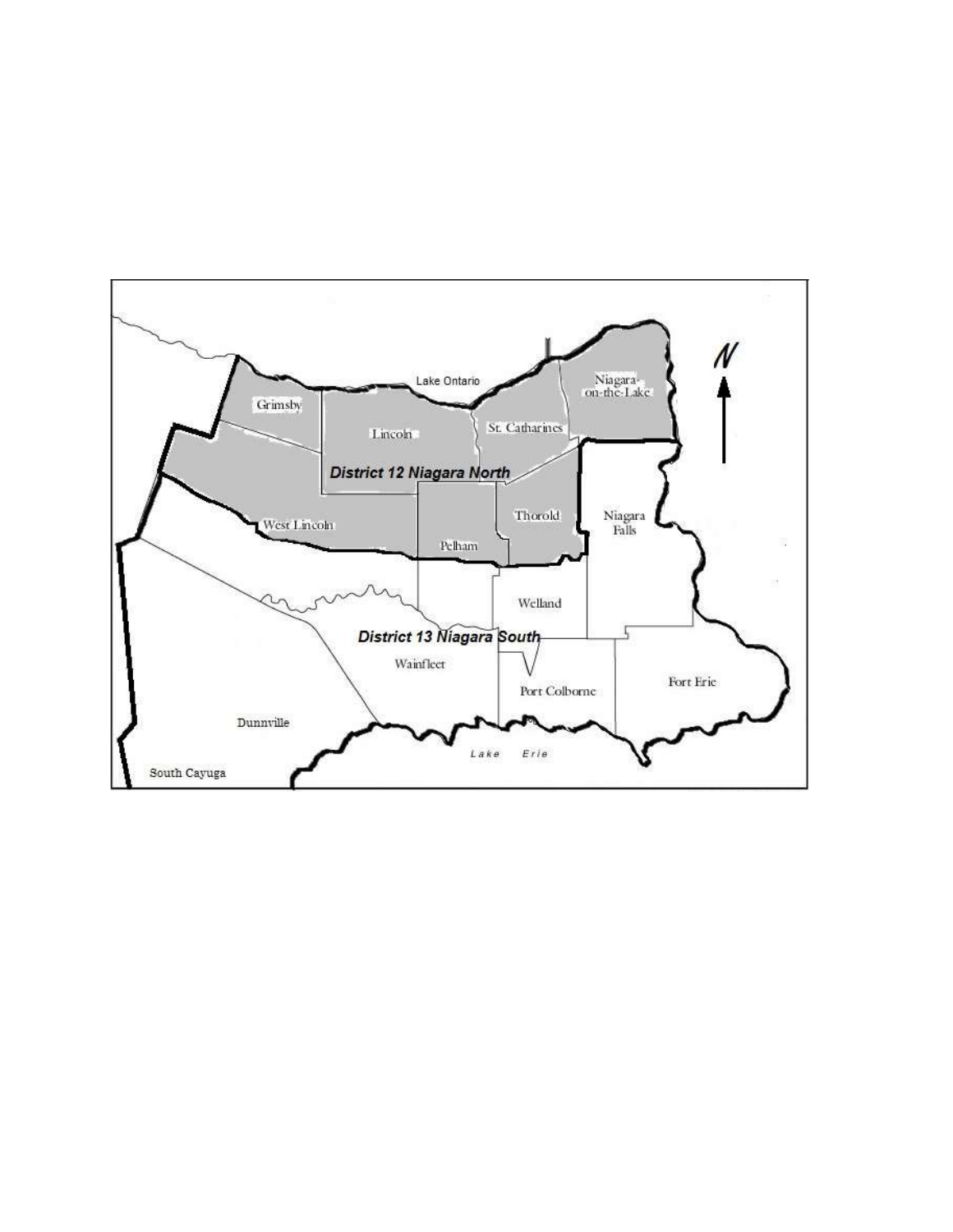# Table of Contents

| <b>Section 1</b>             | Organization                                              | Page 4  |
|------------------------------|-----------------------------------------------------------|---------|
| <b>Section 1.1</b> The Name  |                                                           | Page 4  |
|                              | <b>Section 1.2 District Committee Meeting</b>             | Page 4  |
| <b>Section 1.3 Structure</b> |                                                           | Page 4  |
| <b>Section 2</b>             | <b>Elected Positions</b>                                  | Page 5  |
|                              | <b>Section 2.1 Committee Officers</b>                     | Page 5  |
|                              | <b>Section 2.2</b> Subcommittee Chairpersons              | Page 9  |
| <b>Section 3</b>             | <b>General Guidelines</b>                                 | Page 12 |
| <b>Section 4</b>             | Expenses                                                  | Page 14 |
| <b>Section 5</b>             | <b>Election Guidelines</b>                                | Page 15 |
| <b>Section 6</b>             | <b>Spring Roundup Guidelines</b>                          | Page 17 |
| <b>Section 7</b>             | Third Legacy Procedure                                    | Page 17 |
| <b>Section 8</b>             | Suggestions for a General Service Representative (G.S.R.) | Page 19 |
| <b>Section 9</b>             | Procedural Guidelines: Motions and Notice of Motions      | Page 20 |
|                              | <b>Motion Form</b>                                        | Page 24 |
|                              | Notice of Motion Form                                     | Page 25 |
|                              | Sample Notice of Motion                                   | Page 26 |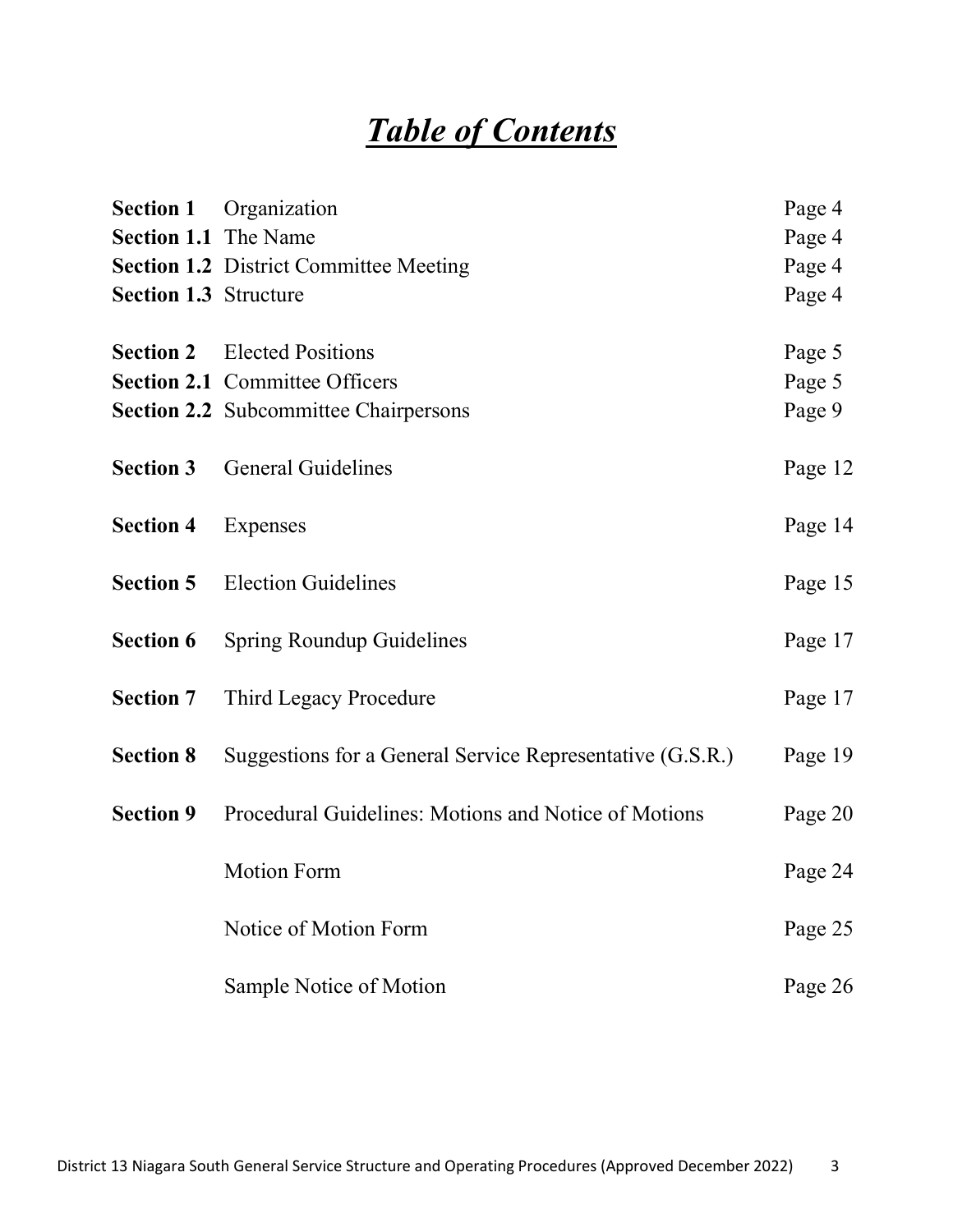### Structure and Operating Procedures

The purpose of these Structure and Operating Procedures is to provide the continuing successful operation of unified groups in our district. The Structure and Operating Procedures set out what the groups have agreed upon and not what anyone has committed them to do.

It is suggested that all A.A. members of District 13 carry the message to the greater number of still suffering alcoholics within the confines of:

- 1) The Twelve Steps
- 2) The Twelve Traditions
- 3) The Twelve Concepts
- 4) The A.A. Service Manual (BM-31or BM-33)

#### Section 1 Organization

#### Section 1.1 The Name

The district committee shall be known as "District 13 Niagara South General Service"

#### Section 1.2 District Committee Meeting

The District 13 Committee meeting is held on the second Monday of every month at 7:00 pm at Bethel United Church - 1742 3rd Concession, Port Colborne, Ontario

In the event of a widespread emergency which might prevent in person meetings, the committee meeting may also be held virtually. All members of the district committee (see section 1.3) shall be notified of the change prior to the meeting

#### Section 1.3 Structure

The district committee shall be composed of the following elected "Trusted Servants"

- 1) District Committee Member (D.C.M.)
- 2) Alternate District Committee Member (Alt. D.C.M.)
- 3) Treasurer
- 4) Alternate Treasurer (Alt. Treasurer)
- 5) Secretary
- 6) Alternate Secretary (Alt. Secretary)
- 7) General Service Representatives (G.S.R.'s) one from each registered Group in the District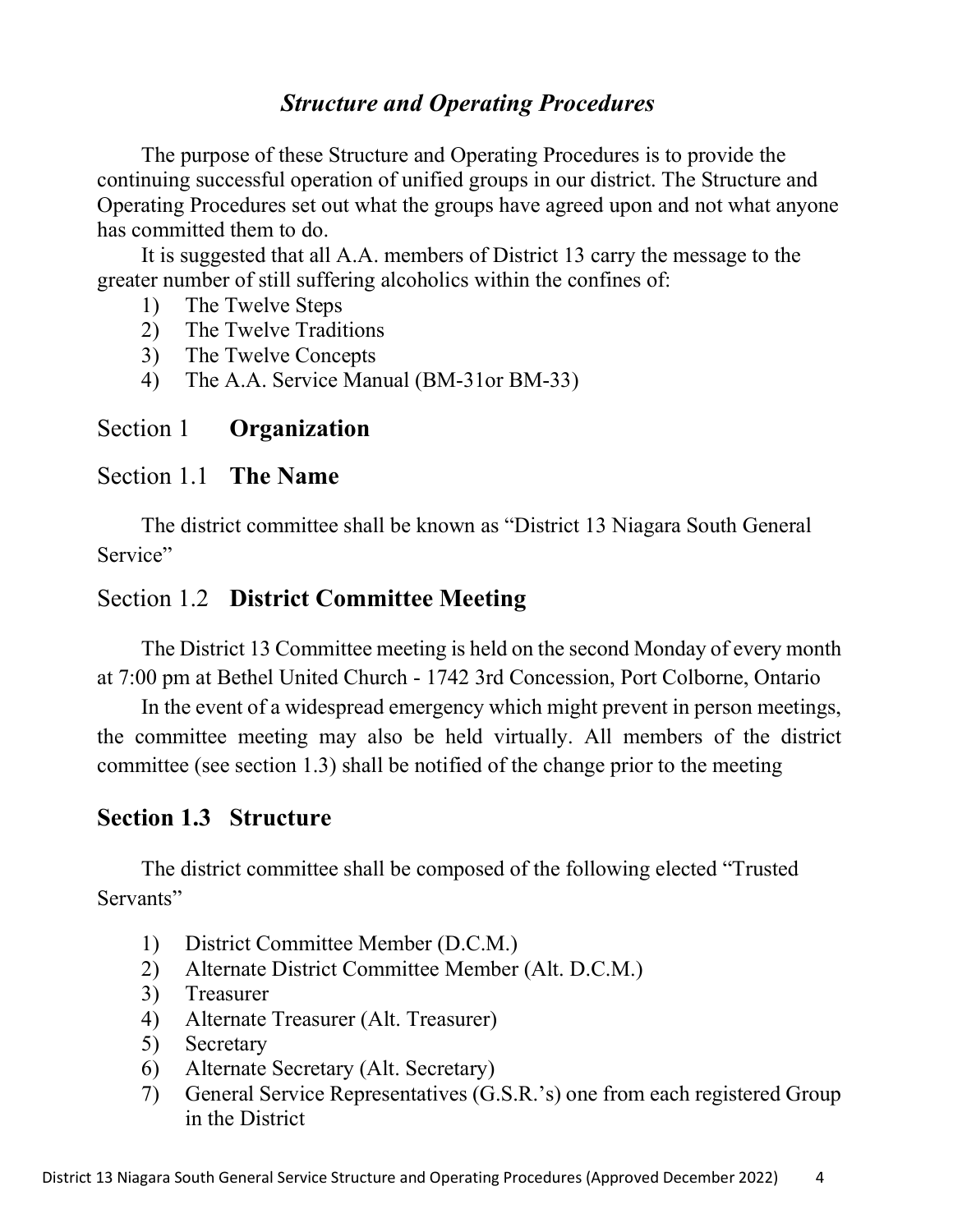- 8) Subcommittee Chairpersons:
	- Public Information (P.I.)
	- Cooperation with the Professional Community (C.P.C.)
	- Treatment
	- Corrections
	- Grapevine  $(G.V.)$
	- $\bullet$  Bridging the Gap (B.T.G.)

### Section 2 Elected Positions

## Section 2.1 Committee Officers

## District Committee Member (D.C.M.)

#### Qualifications

- a) A past G.S.R. or Intergroup representative well grounded in A.A. service work
- b) Enough sobriety time to run for the Delegate position (Generally 4 or 5 years)
- c) The time and energy to serve the District well

- 1) Hold and chair monthly District Committee meetings
- 2) Prepare and present an agenda for each District Committee meeting
- 3) Follows the duties provided in the current Service Manual (Page 15)
- 4) Be present at all Niagara South Spring Roundup meetings and fulfill all D.C.M. responsibilities
- 5) Responsible for everything pertaining to the storage unit for the Spring Roundup (keys, contract, swipe cards, etc.)
- 6) Attends all Area 86 Committee meetings and Area 86 Assemblies
- 7) Attends and participates in the District Subcommittee meetings
- 8) Holds at least two (2) review meetings a year with the Sub-Committee Chairpersons: the first being in January after the election of new Subcommittee Chairpersons
- 9) Ensure that the Area 86 Secretary/Registrar is notified of new G.S.R.s therein facilitating delivery of G.S.R. kits from the General Service Office to the new G.S.R.
- 10) Attend at least one (1) meeting of every group in District 13 during their term
- 11) Ensure that the bank statement for the month being provided by the Treasurer be exactly what is reported in the Financial report to the District
- 12) Have access to the bank account online to be able to view all transactions
- 13) Act as a liaison between the aaniagara.org website and the District
- 14) Responsible for forming an Ad Hoc committee responsible for reviewing the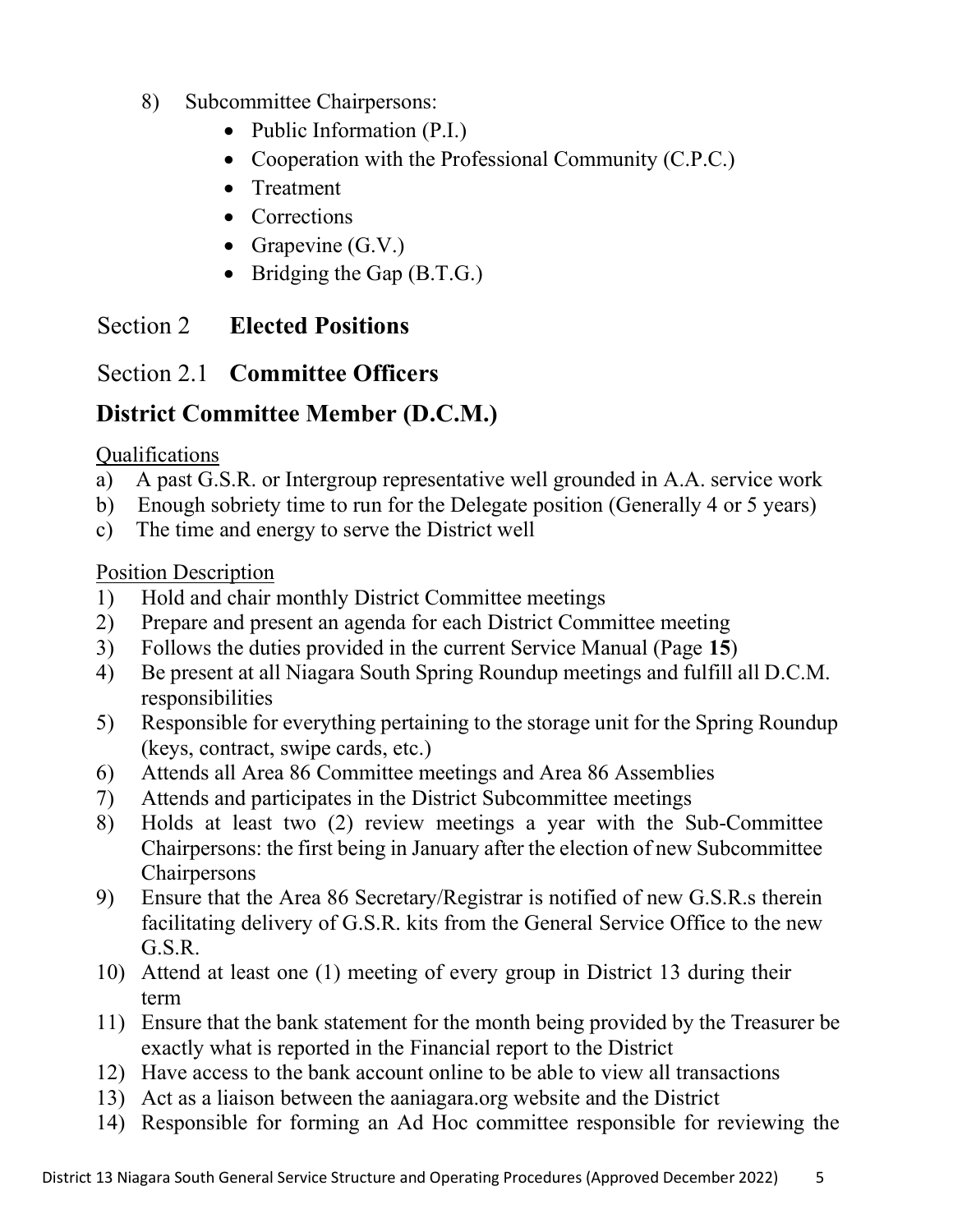districts Structure and Operating Procedures to be completed by September of the odd year

15) The outgoing D.C.M. is responsible for setting up the transfer of banking to the incoming committee

### Alternate District Committee Member (Alt. D.C.M.)

#### Qualifications

- a) A past G.S.R. or Intergroup representative well grounded in A.A. service work
- b) Enough sobriety time to run for the Delegate position (Generally 4 or 5 years)
- c) The time and energy to serve the District well

- 1) The Alt. D.C.M. is a backup for the D.C.M. In the event that the D.C.M. is unable to serve for any reason, the Alt. D.C.M. steps in. Usually the Alt. D.C.M. is elected at the same time as the D.C.M. by the same procedure. The Alt. D.C.M. should be encouraged to assist, participate and share in the D.C.M.'s responsibilities at District and Area meetings. (Refer to current Service Manual page 16)
- 2) Expected to attend as a liaison to the District 12 Committee meetings and Intergroup meetings monthly and provide them with a report on behalf of District 13, and report back to our district on the relevant information from those meetings
- 3) Provide any contact information pertaining to Intergroup e.g. Answering Service, etc…
- 4) Make an effort to be available to assist District Subcommittees
- 5) Organize at least one (1) workshop annually in District 13
- 6) May be called upon to act as liaison with the Area Remote Communities/Accessibilities Chairperson
- 7) Attend at least one (1) meeting of every group in District 13 during their term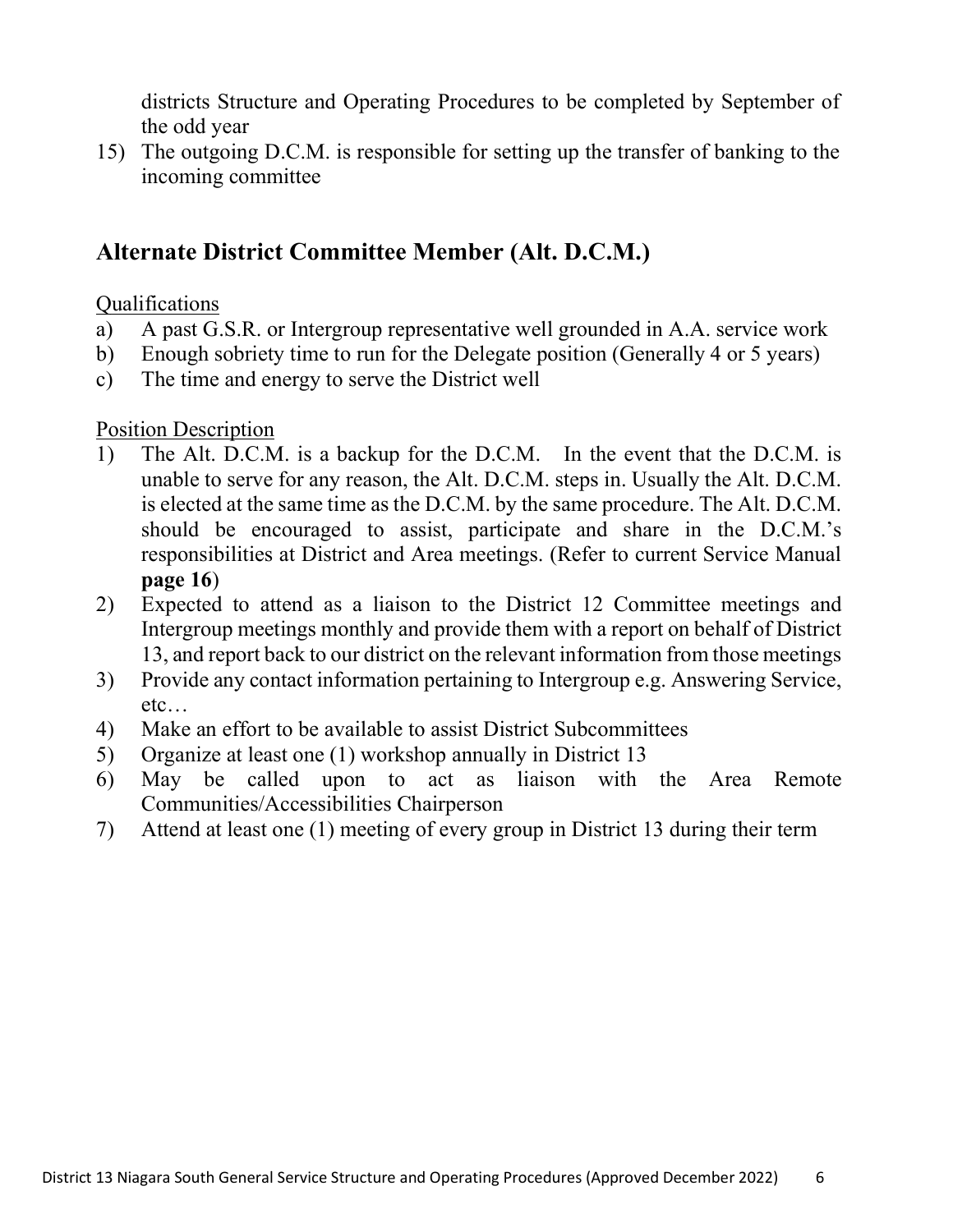## Treasurer

#### Qualifications

- a) A past G.S.R. or Intergroup representative well grounded in A.A. service work
- b) The time and energy to serve the District well
- c) It is suggested that they have an understanding of basic bookkeeping, if possible, or the willingness to learn the present system, or set up a new one

#### Position Description

- 1) The District Treasurer guidelines are taken from suggestions in the current Service Manual page 28 for Area Treasurer
- 2) Present a balanced monthly financial statement at the District Committee meeting for the approval of the G.S.R.'s
- 3) Provide monthly bank statement to the D.C.M. for signoff and verification against the monthly financial statement to the District
- 4) Present an annual financial statement after the year end for the approval of the  $G.S.R.'s$
- 5) Is responsible for encouraging contribution support at the District level
- 6) Maintain a prudent reserve fund for the District. A reserve fund of \$1000.00 should be maintained
- 7) Receive and distribute monies as required
- 8) Attend monthly District Committee meetings
- 9) Maintain care and control of bank accounts and signing authorities. Two (2) out of three (3) authorized signatures are required for all cheques (Authorized signatories are: D.C.M., Treasurer and Secretary)

## Alternate Treasurer (Alt. Treasurer)

#### Qualifications

- a) A past G.S.R. or Intergroup representative well grounded in A.A. service work
- b) The time and energy to serve the District well
- c) It is suggested that they have an understanding of basic bookkeeping, if possible, or the willingness to learn the present system, or set up a new one

- 1) The Alt. Treasurer is a backup for the Treasurer. In the event that the Treasurer is unable to attend the monthly District Committee meeting for any reason, the Alt. Treasurer is expected to step in
- 2) In the event that the Treasurer is no longer able to serve for any reason, the alternate treasurer (if willing) is expected to move into the position of treasurer. This move however is subject to the approval of the District Committee by way of vote by the District Committee members and a simple majority is required to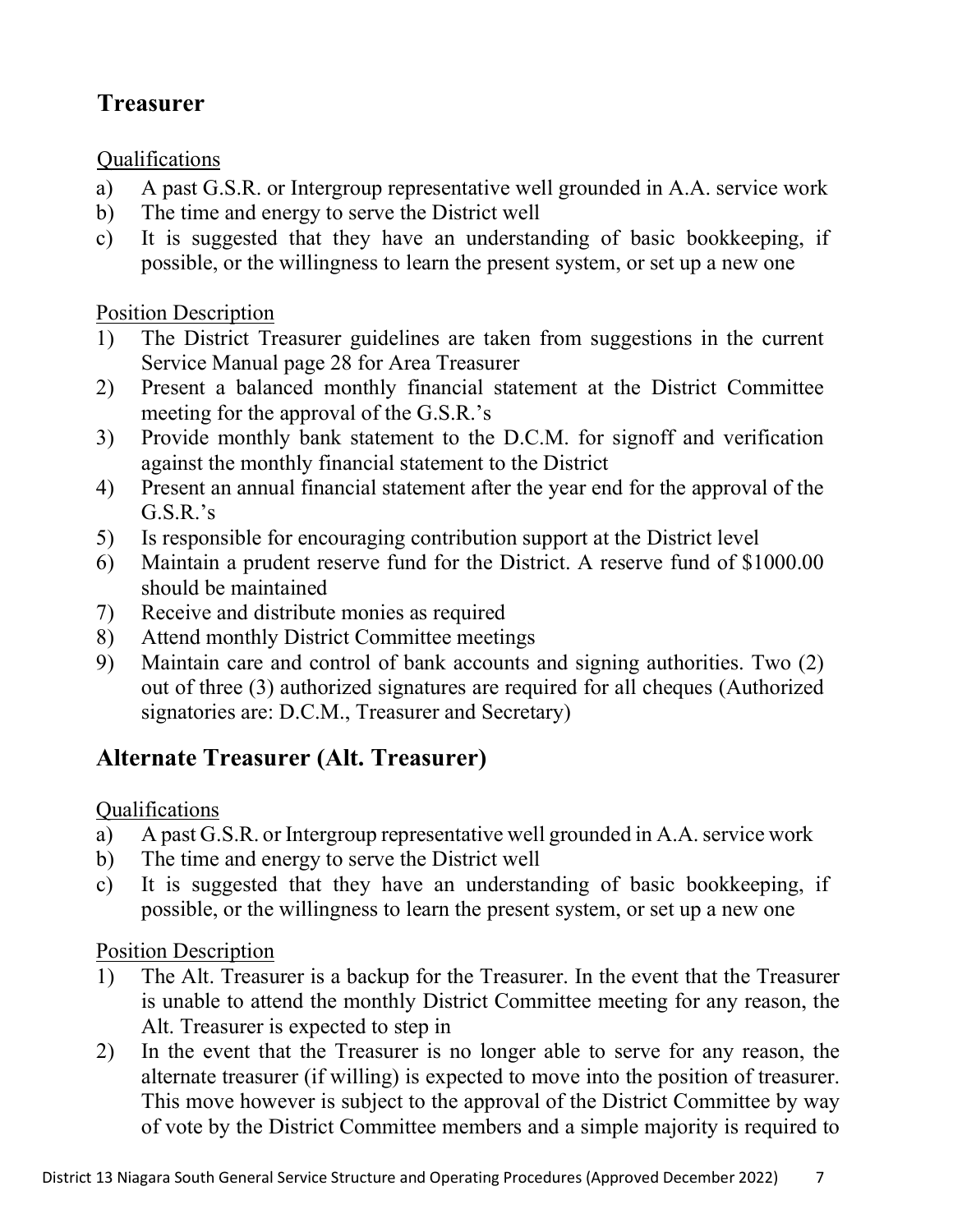approve the move

- 3) The Alt. Treasurer guidelines will follow those of the District Treasurer
- 4) Does not have cheque signing authority
- 5) Is encouraged to assist, participate and share in the Treasurer's responsibilities at the District level

### **Secretary**

#### Qualifications

- a) A past G.S.R. or Intergroup representative well grounded in A.A. service work
- b) Computer knowledge is helpful. An effective Secretary needs to have a sense of order, and the ability to capture the essentials of what is happening at a meeting. The job is time-consuming and needs to be carried out on schedule, and the Secretary needs to be sure that ample time is available (Refer to current Service Manual page 27)

- 1) Take the minutes of each District Committee meeting, prepare and email/mail copies to all G.S.R.'s in the District and archive the minutes with the Intergroup website
- 2) Take attendance at each District Committee meeting based on the roll call sheet
- 3) The minutes are to be sent out a week after the District Committee meeting so that the groups can have up to date information to properly run business meetings (Passed by the District Committee November 12, 2012)
- 4) Send copies of the minutes, only to the following Area 86 officers: Delegate, Alt. Delegate, Chairperson, Subcommittee Chairpersons, Secretary/Registrar, Treasurer and anyone else the D.C.M. gives direction for (i.e.; other Districts and past Delegates)
- 5) Keep up to date records of all registered groups in the District, complete with group numbers and their current G.S.R.'s
- 6) Attend the monthly District Committee meeting
- 7) Maintain supplies necessary for carrying out the duties of the Secretary (i.e. envelopes, stamps, etc.)
- 8) Pass on all information, materials and supplies to the incoming Secretary at the end of the term
- 9) Provide the D.C.M. with all pertinent information such as security questions and passwords for the Secretary's email address. This should be given anytime there is a change with the email information and should be kept up to date (Passed by the District Committee April 13, 2015)
- 10) The Subcommittee Chairpersons shall provide the Secretary with all pertinent information such as security questions and passwords for each committee's respective email address. This should be given anytime there is a change with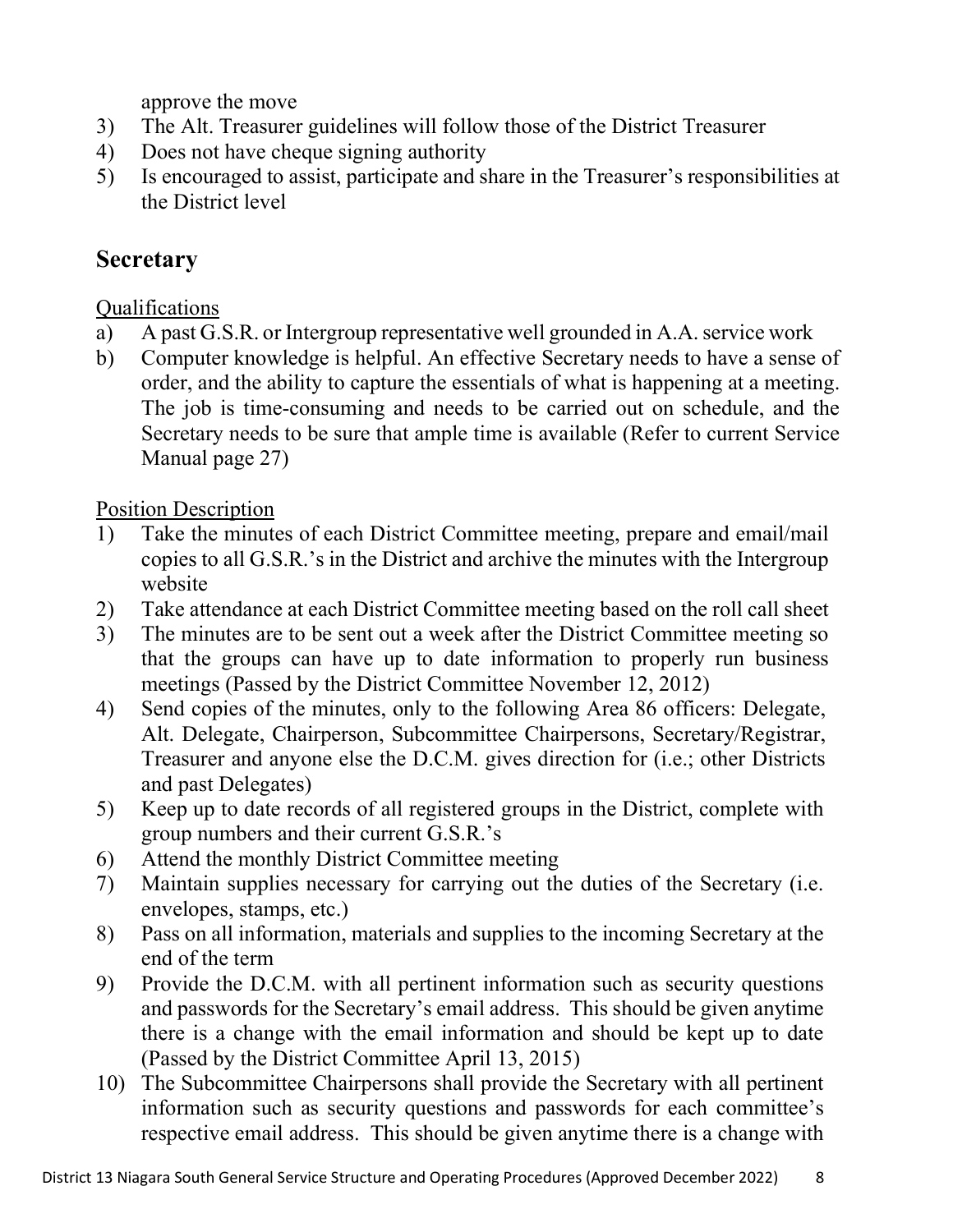the email information and should be kept up to date

11) Maintain a two-step verification process for the Secretary's email account

## Alternate Secretary (Alt. Secretary)

Qualifications

- a) A past G.S.R. or Intergroup representative well grounded in A.A. service work
- b) Computer knowledge is helpful. An effective Alt. Secretary needs to have a sense of order and the ability to capture the essentials of what is happening at a meeting. The job is time-consuming and needs to be carried out on schedule, the Alt. Secretary needs to be sure that ample time is available (Refer to current Service Manual page 27)

#### Position Description

- 1) The Alt. Secretary is a backup for the Secretary. In the event that the Secretary is unable to attend the monthly District Committee meeting for any reason, the Alt. Secretary is expected to step in
- 2) In the event that the Secretary is no longer able to serve for any reason, the alternate Secretary (if willing) is expected to move into the position of Secretary. This move however is subject to the approval of the District Committee by way of vote by the District Committee members and a simple majority is required to approve the move
- 3) The Alt. Secretary does not have cheque signing authority

## Section 2.2 Subcommittee Chairpersons

Qualifications for all Subcommittee Chairpersons

- a) A past or present G.S.R. or a past Intergroup representative well grounded in A.A. service work
- b) Have the time and energy to serve the District well and be prepared to present monthly reports at the District Committee meeting
- c) Familiarity with the appropriate handbooks and committee procedures would be an asset
- d) Make an effort to attend all Area Assemblies during their term
- e) Subcommittee chairpersons may frequently be required to communicate with persons outside A.A. Therefore, it is important the subcommittee chairpersons have access to their subcommittee's static email account and/or personal voice mail/text so that such people are able to contact the chairperson. These emails and voice mail/texts should be checked on a regular basis. It is expected that the Subcommittee Chairpersons use these email accounts to conduct District business. Subcommittee Chairpersons shall keep the Secretary apprised of any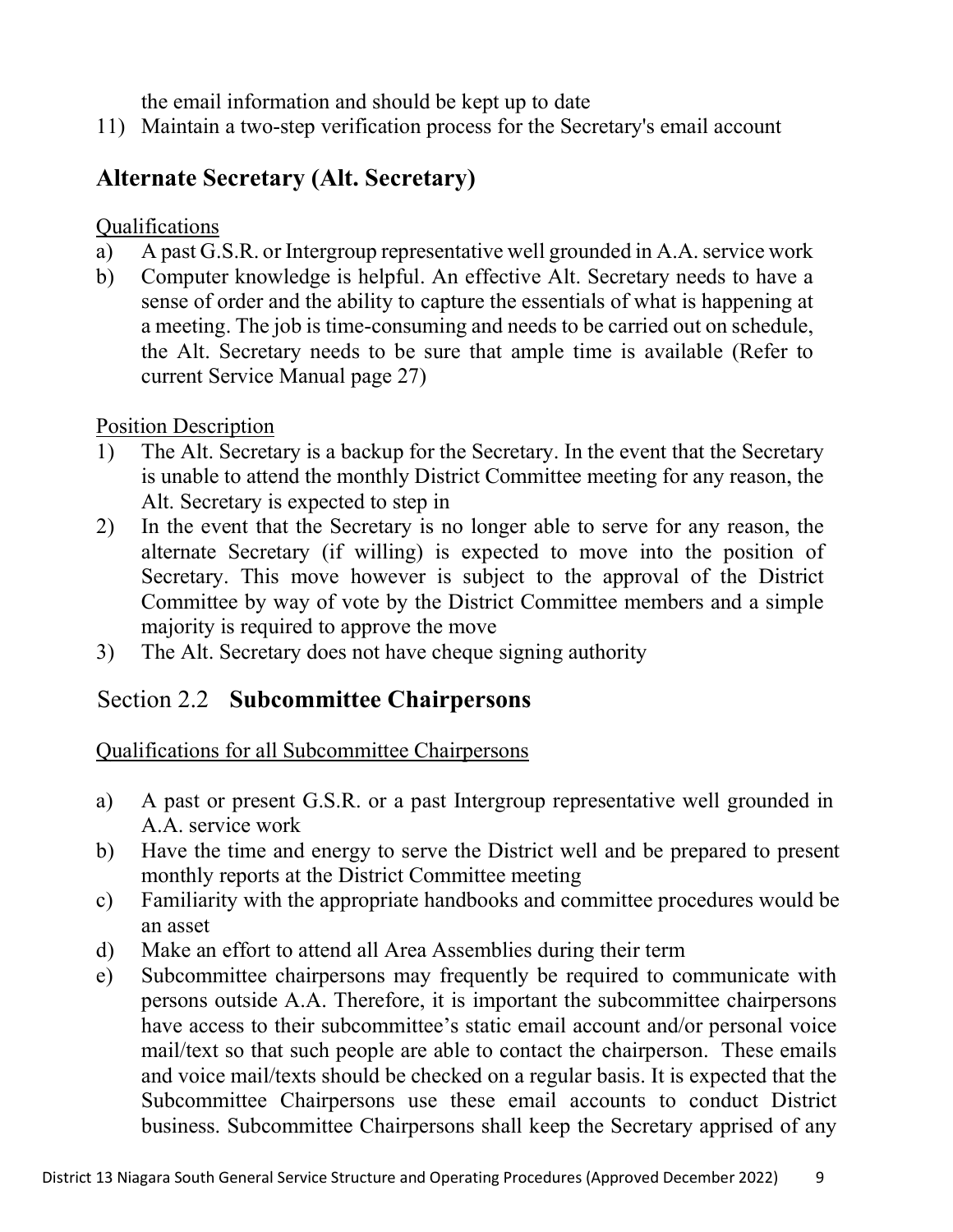changes to passwords or other security information

#### Position Description for Subcommittee Chairpersons Public Information Chairperson (P.I.)

- 1) The Chairperson and committee are responsible for creating greater understanding of  $-$  and preventing misunderstanding of  $-$  the A.A. program through the public media, electronic media, P.I. meetings, and speaking to community groups such as schools, colleges, libraries, the Banyan Peninsula Youth Center and community agencies within the District. The media plays an important role in the community. It is important the committee be ever mindful of Tradition 11
- 2) Chairperson to be available to make presentations in conjunction with other Subcommittee Chairpersons

#### Cooperation with the Professional Community (C.P.C.)

- 1) The Chairperson and committee are responsible for carrying the "A.A. Message" to the professional community: those coming into contact with the still suffering alcoholic. This position entails working with those involved in the field of alcoholism. Some of the professionals the chairperson may come into contact with are: police, judges, lawyers, doctors, nurses, social workers and pharmacists. It is important that this committee be ever mindful of Tradition 6
- 2) Chairperson to be available to make presentations in conjunction with other Subcommittee Chairpersons

#### Treatment Chairperson

- 1) The Chairperson and committee are to carry the "A.A. Message" to hospitals, treatment facilities and related institutions. It is A.A.'s position that we cooperate with outside agencies. We must abide by the institutions criteria while keeping within the traditions of A.A.
- 2) An important function of this committee is "Bridging the Gap" between the facility and Alcoholics Anonymous by informing the clients and facility staff about what the "Bridging The Gap" program has to offer
- 3) Acts as a liaison between the facility and the B.T.G. Chairperson. It is important that this committee be ever mindful of Tradition 6
- 4) Some other duties may include putting on meetings and/or distributing literature at various facilities (i.e. Newport Treatment Centre)
- 5) The Treatment Chairperson is to arrange an information session with the facility staff at least once during their term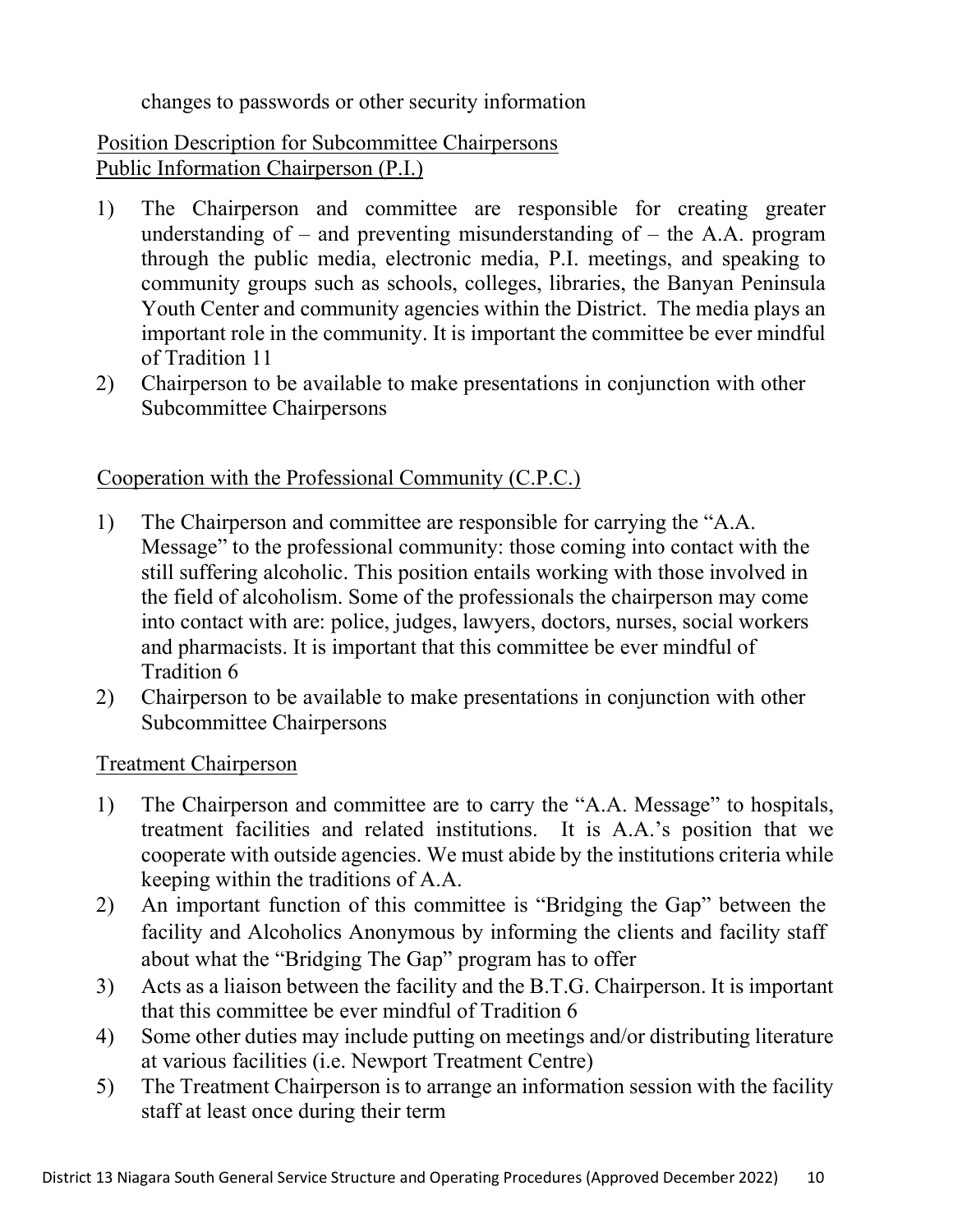#### Corrections Chairperson

- 1) The Chairperson and committee are to carry the "A.A. Message" to those in correctional facilities, halfway houses, probation and parole offices. We try to keep all positions open to all A.A.'s in the Fellowship, but in this case, the correctional facility dictates who may enter the facility
- 2) The Niagara Regional Detention Centre has requirements that must be met for clearance into the institution. It is A.A.'s position that we cooperate with outside agencies. We must abide by the institutions criteria. Since the Corrections Chairperson deals mostly with this facility, they should fit this requirement
- 3) This is a unique position in that the Chairperson will share responsibilities between District 12 and District 13
- 4) An important function of this committee is "Bridging the Gap" between the facility and Alcoholics Anonymous by informing the clients and facility staff about what the "Bridging The Gap" program has to offer
- 5) Acts as a liaison between the facility and the B.T.G. Chairperson

#### Grapevine Chairperson (G.V.)

- 1) The Chairperson and committee are responsible for "Not Keeping the Grapevine a Secret". The Grapevine committee works within the District and serves all functions requiring the committee's assistance (i.e. groups, meetings, Conventions, the Roundup and Service Days)
- 2) The Chairperson will maintain the Grapevine display kit, fill orders and will present a monthly financial report stating opening balance, sales and purchases for the month, value of inventory in dollars, petty cash on hand and closing balance. For additional duties please refer to the current service manual (Chapter Twelve page S89). The Grapevine Representative has the distinction of being a promoter within the fellowship of Alcoholics Anonymous
- 3) The Chairperson can make monthly orders up to \$300.00 without asking for approval from the District. The Chairperson must submit an invoice to the Treasurer to have the order paid
- 4) On orders over \$300.00, the Grapevine Chairperson will bring a pre-order invoice to the District for prior approval
- 5) The Chairperson shall maintain an inventory of approximately \$1200.00 (Passed by the District Committee December 12, 2016)
- 6) The Chairperson will keep a \$30.00 float for each box that the Grapevine Committee has for setup
- 7) The outgoing and incoming Grapevine Chairperson will meet with the outgoing and incoming D.C.M. to inventory all Grapevine stock, supplies and cash. All to be transferred to incoming Grapevine Chairperson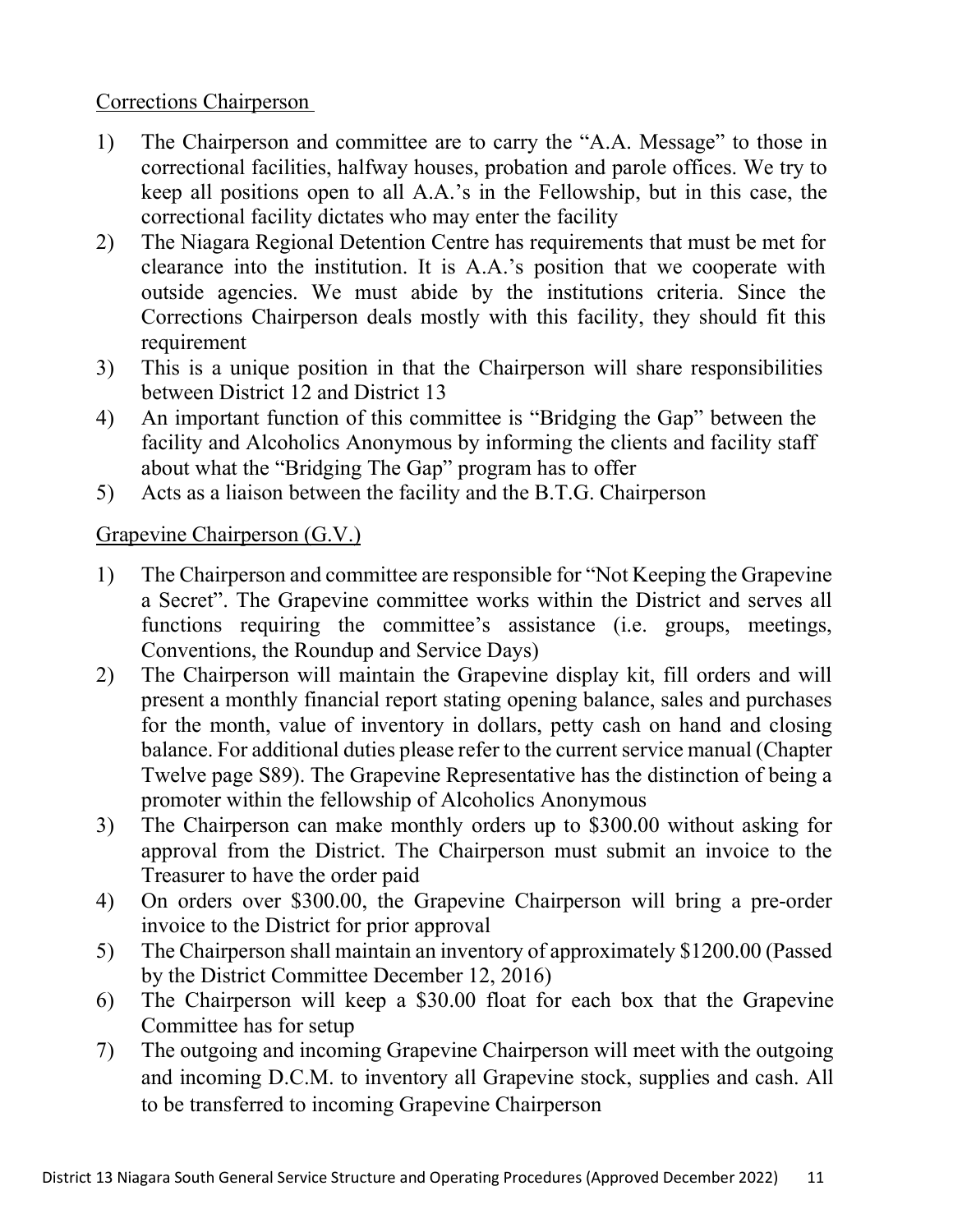Bridging the Gap Chairperson (B.T.G.)

- 1) Maintain communication between Treatment and Corrections Chairpersons and provide B.T.G. Temporary Contact request forms as needed
- 2) Maintain outer district "Bridging the Gap" (B.T.G.) master list (this list is provided by the Area 86 B.T.G. Chairperson)
- 3) Maintain a current list of District 13 "Temporary Contact Person (T.C.P.)" Volunteers
- 4) When a B.T.G. Chairperson receives an outgoing T.C.P. request, they are responsible for bridging this referral with an appropriate contact in the destination district by using the Area 86 B.T.G. master list. If a referral is destined for a location outside of Area 86, the Chairperson should pass the referral along to the Area 86 B.T.G Chairperson for handling
- 5) When a B.T.G. Chairperson receives an incoming T.C.P. request, they are responsible for bridging this referral with an appropriate T.C.P. volunteer from our local list. It is imperative that this contact be bridged as soon as possible once the client is released from the facility (24 hours if possible)
- 6) Act as a liaison between District and Area on B.T.G. matters
- 7) Be responsible to put on at least one (1) workshop each year of their term
- 8) Report back to the District for group conscience on matters of B.T.G. progress and direction

## Section 3 General Guidelines

- 1) It is suggested that you be willing to use your surname and provide your address, email address and telephone number to be used within the service fellowship of A.A. (Pamphlet: Understanding Anonymity)
- 2) Can a Committee Officer vote on issues brought forth by a motion at a District Committee meeting?

No, the D.C.M., Alt. D.C.M., Treasurer and Secretary may not vote on motions, nor may they bring forth a motion. There is one exception: The D.C.M. is obligated to vote in the event of a tie

3) Can a Subcommittee Chairperson vote on issues brought forth at a District Committee meeting?

Yes, a Subcommittee Chairperson may vote on a motion, as well as bring forth a motion. (Passed by the District Committee September 4, 1990)

4) Should a Subcommittee Chairperson or Committee Officer be a G.S.R. for their group?

> Experience shows us that it is not practical or recommended for a Subcommittee Chairperson or committee officer to serve as a G.S.R. at the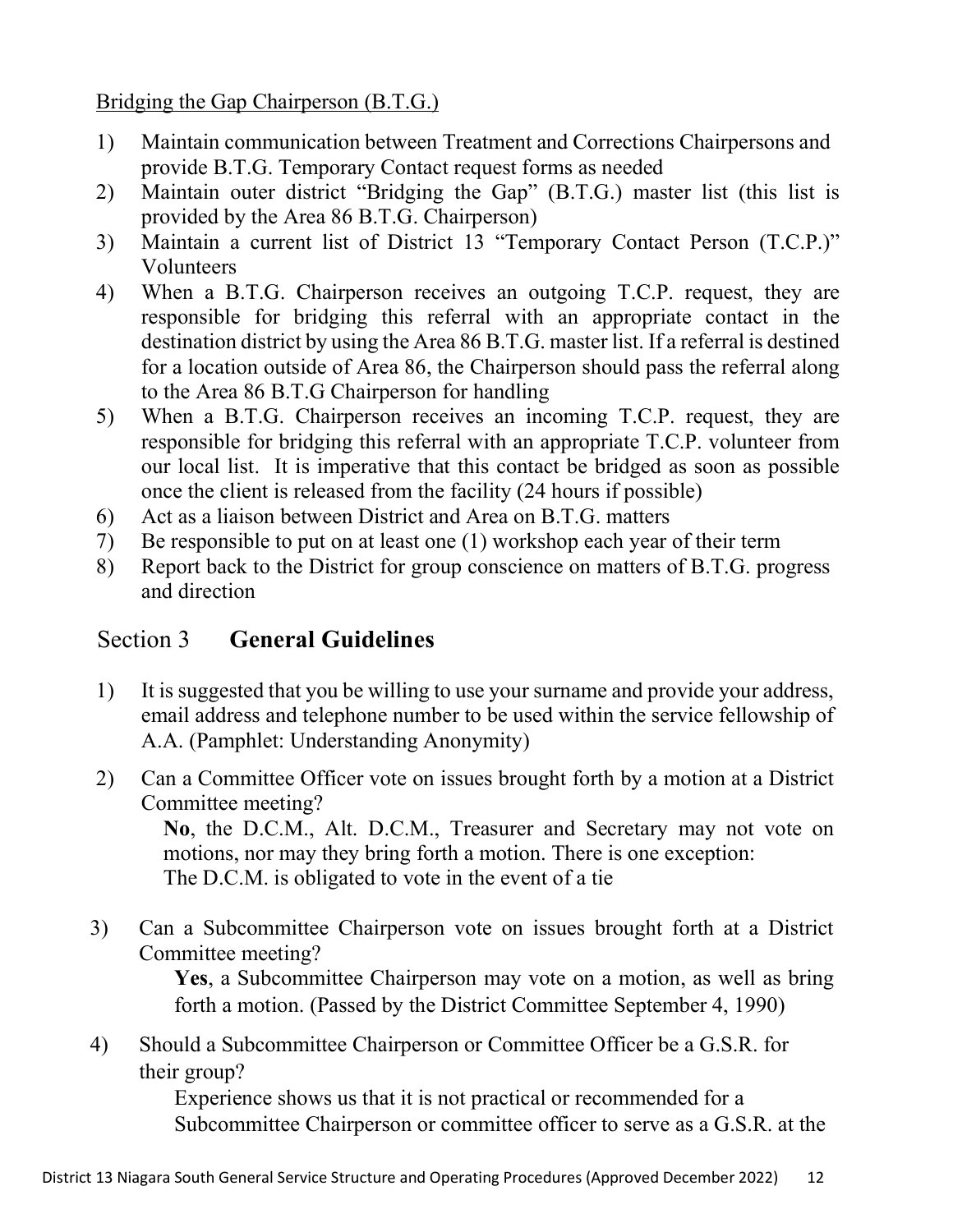same time

- 5) Can a non-alcoholic attend District Committee meetings? It has been decided to leave it to our own discretion as to whether a nonalcoholic may attend District Committee meetings (Passed by the District Committee July 14, 2003)
- 6) In the spirit of rotation it is strongly suggested that those present assume the responsibility of taking charge of the key and the opening and closing of the District Committee meeting
- 7) An Ad Hoc Committee is a fact finding committee who reviews or gathers information in order to make educated suggestions to the District Committee to be voted on or adopted to address any topic of concern to the District. An Ad Hoc Committee is without power of decision. It is the responsibility of the D.C.M. to invite members to participate on the committee
- 8) All motions from the floor must pass with a 2/3rds majority (Substantial Unanimity) unless otherwise specified
- 9) All motions other than "General housekeeping" will be written out and submitted to the district Secretary (Passed by the District Committee March 12, 2012)
- 10) "Calling the Question" (as described on page 23) in order to bring a long discussion to an end requires only a simple majority (50% plus 1)
- 11) When a notice of motion is made (as described on pages 20 and 21):
	- The group representative is expected to make the motion at the following District Committee meeting (Unless otherwise stated in the notice of motion)
	- If a Group Representative is unable to show up to make the motion at the following District Committee meeting (or at the meeting stated in the notice of motion) the notice of motion will be put forward to the following month (no vote to table the motion is required as no motion has yet been made, the Secretary will continue to include the notice of motion in the minutes for use at next month's meeting)
	- If a representative for the group making the notice of motion does not show up to make the motion for the next three (3) months the notice of motion will be dropped. The issue/notice of motion can then be reintroduced at a later date by any group (Passed by the District Committee October 13, 2014)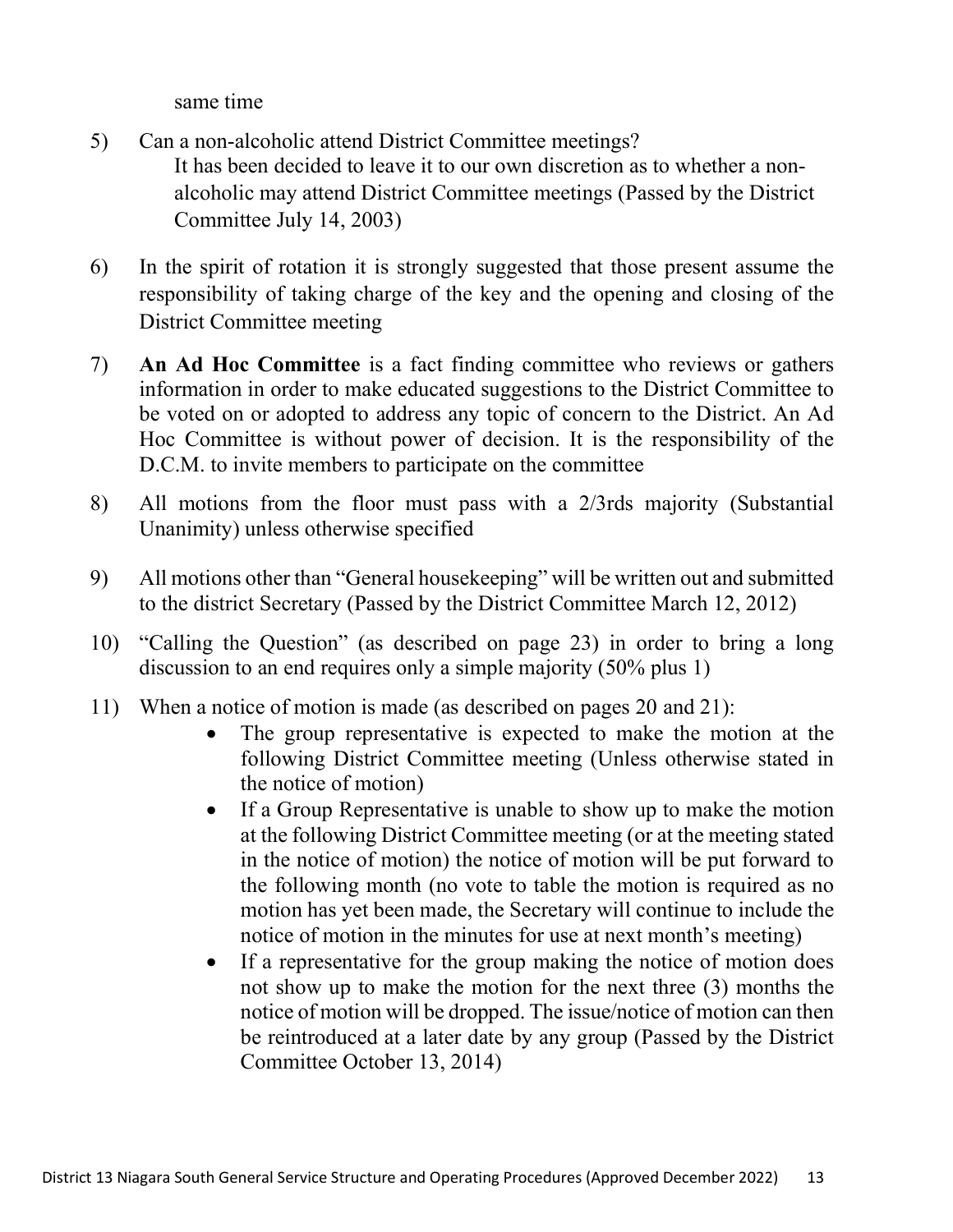#### Section 4 Expenses

| 1) Area meeting | D.C.M. | \$150.00/mecting              |
|-----------------|--------|-------------------------------|
|                 |        | Alt. D.C.M. $$150.00/mecting$ |

The D.C.M. and the Alt. D.C.M. may require extra funds to attend Area Committee meetings due to the location of the meeting in Area 86; acknowledging that any surplus funds will be returned to District 13

| WOGS Area Assembly D.C.M. | Alt. D.C.M. | $$350.00/A$ ssembly<br>$$350.00/A$ ssembly |
|---------------------------|-------------|--------------------------------------------|
|                           |             |                                            |
| Subcommittee Chair        |             | \$200.00 to attend Assembly                |
| (who is not a $G.S.R.$ )  |             | workshops on Saturday                      |

The incoming Secretary and Treasurer (who are not G.S.R.'s) attend the WOGS one time during their term to attend the Secretary and treasurer workshop (Usually the first assembly after being elected) (\$200.00 to attend Assembly workshops)

3) Floats to be issued:

| Secretary                                 | \$100.00 |  |
|-------------------------------------------|----------|--|
| P.I.                                      | \$50.00  |  |
| C.P.C.                                    | \$50.00  |  |
| Treatment                                 | \$50.00  |  |
| Corrections                               | \$50.00  |  |
| B.T.G.                                    | \$50.00  |  |
| (To be replenished monthly with receipts) |          |  |

- 4) If a Committee Officer or Subcommittee member has the intention of attending an A.A. service function, a motion for expenses will be entertained if it is brought to the District thirty (30) days prior to the function. It is expected that the attendees provide a report back to our district on the relevant information from those meetings
- 5) All District members who receive monies from District 13 to attend Area functions or to purchase supplies must submit to our Treasurer an itemized list of expenses along with receipts where possible. (Passed by the District Committee May 12, 2014)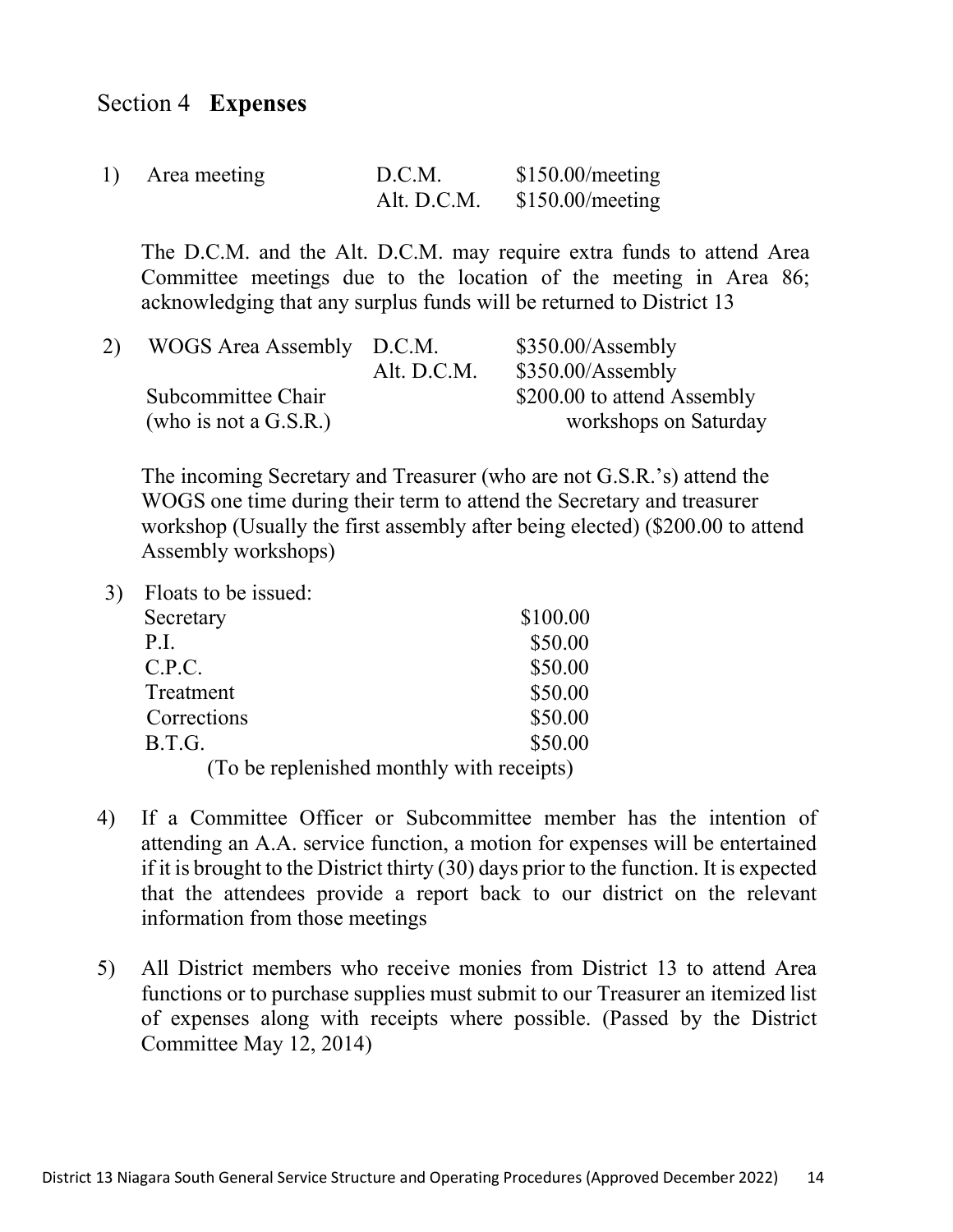## Section 5 Election Guidelines

- 1) The term of office shall be two (2) years for the Committee Officers and the Subcommittee Chairpersons. Their term begins January  $1<sup>st</sup>$  even years and ends December 31<sup>st</sup> odd numbered years, running concurrently with the Area Committee (see current Service Manual page 15)
- 2) Can a Committee Officer be re-elected? Yes, at a regular election where there is every opportunity for presenting all available candidates. The fact is though; A.A.'s generally feel that the "spirit of rotation" keeps everything more vital and productive
- 3) The roll call for the Committee Officer elections (D.C.M., Alt. D.C.M., Treasurer and Secretary) will take place in September of odd numbered years
- 4) A roll call of outgoing Committee Officers, Subcommittee Chairpersons, Alt. Secretary, Alt. Treasurer and G.S.R.s shall be read for each position to be filled. Each person will be asked if they are willing to stand for election
- 5) Following the roll call, nominations will be taken from the floor (Including letters of intent). Nominations to remain open until the October District Committee meeting
- 6) Prior to the elections at the October District Committee meeting, roll call will be repeated and nominations will be taken from the floor
- 7) Those standing for any position will be asked for a 2 minute service history
- 8) The election for these positions (D.C.M., Alt. D.C.M., Treasurer and Secretary) will be held at the October District Committee meeting
- 9) The roll call for the Subcommittee Chairpersons as well as Alt. Secretary and Alt. Treasurer elections will take place in October of odd numbered years
- 10) Following the roll call, nominations will be taken from the floor (Including letters of intent). Nominations to remain open until the November District Committee meeting
- 11) Prior to the elections at the November District Committee meeting, roll call will be repeated and nominations will be taken from the floor
- 12) Those standing for any position will be asked for a 2 minute service history
- 13) The election for Subcommittee Chairpersons will be held at the November District Committee meeting
- 14) If a position is not filled at the election, nominations will be taken from the floor at each subsequent District Committee meeting for each vacant position (a full roll call will not be necessary)
- 15) How do I get nominated for a position?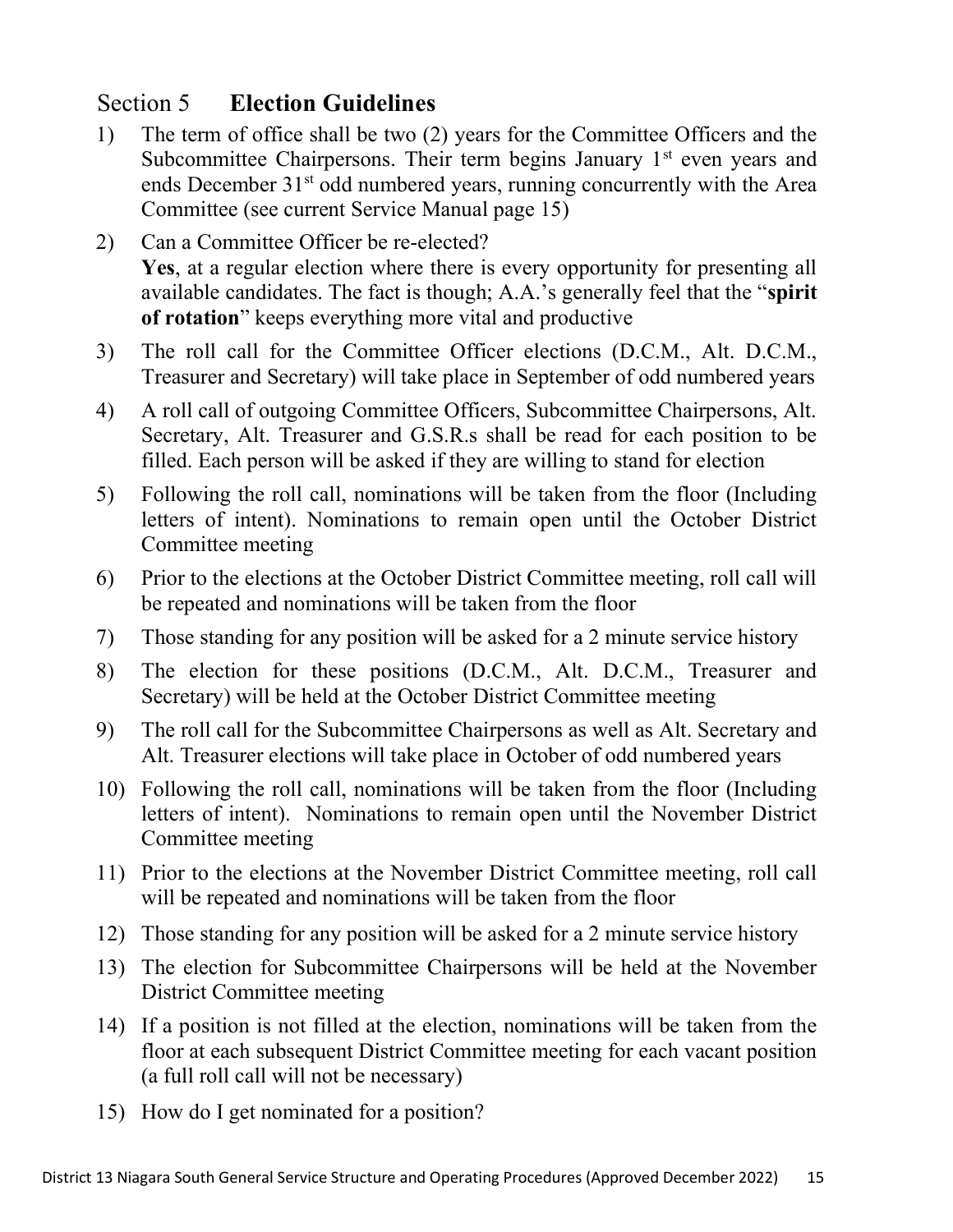Your name must be brought forth by a G.S.R., Subcommittee Chairperson, or the Alt. D.C.M., Secretary or Treasurer at a District Committee meeting. It must be seconded by someone else at the same District Committee meeting. You may stand or decline

- 16) Do I have to be present to be nominated for a position? No, it is strongly suggested that you be present when nominations are being taken but if you cannot attend, a letter of intent, with a brief service history, will be accepted. Your nomination must be made with a motion and a second
- 17) Do I have to be present at an election meeting if I am standing for a position? No, it is strongly suggested that you be present for the election. If you cannot attend, a "Letter of Acceptance" will be taken
- 18) All voting is by secret ballot and will follow the Third Legacy Procedure
- 19) Third Legacy Procedure for voting:
	- Determine who is eligible to vote.
	- Scrutineers are selected. These A.A. members are not eligible to vote
	- Have Scrutineers distribute ballots
	- A 2/3rds majority of all ballots cast is required
	- A motion will be required to have the ballots destroyed
	- Follow procedure in the current Service Manual (Pages 110 to 111)
- 20) "Elected officers and sub-committee chairpersons are considered to have resigned if they lose their sobriety, or miss 3 consecutive meetings in a 1 year time frame." (Passed by the District Committee December 13th, 2022)
- 21) Who is eligible to vote at elections?
	- All Committee Officers may vote at elections. (Passed by the District Committee October 13, 1997)
	- All Subcommittee Chairpersons
	- All current G.S.R.'s
- 22) The D.C.M. will appoint an A.A. member to facilitate the election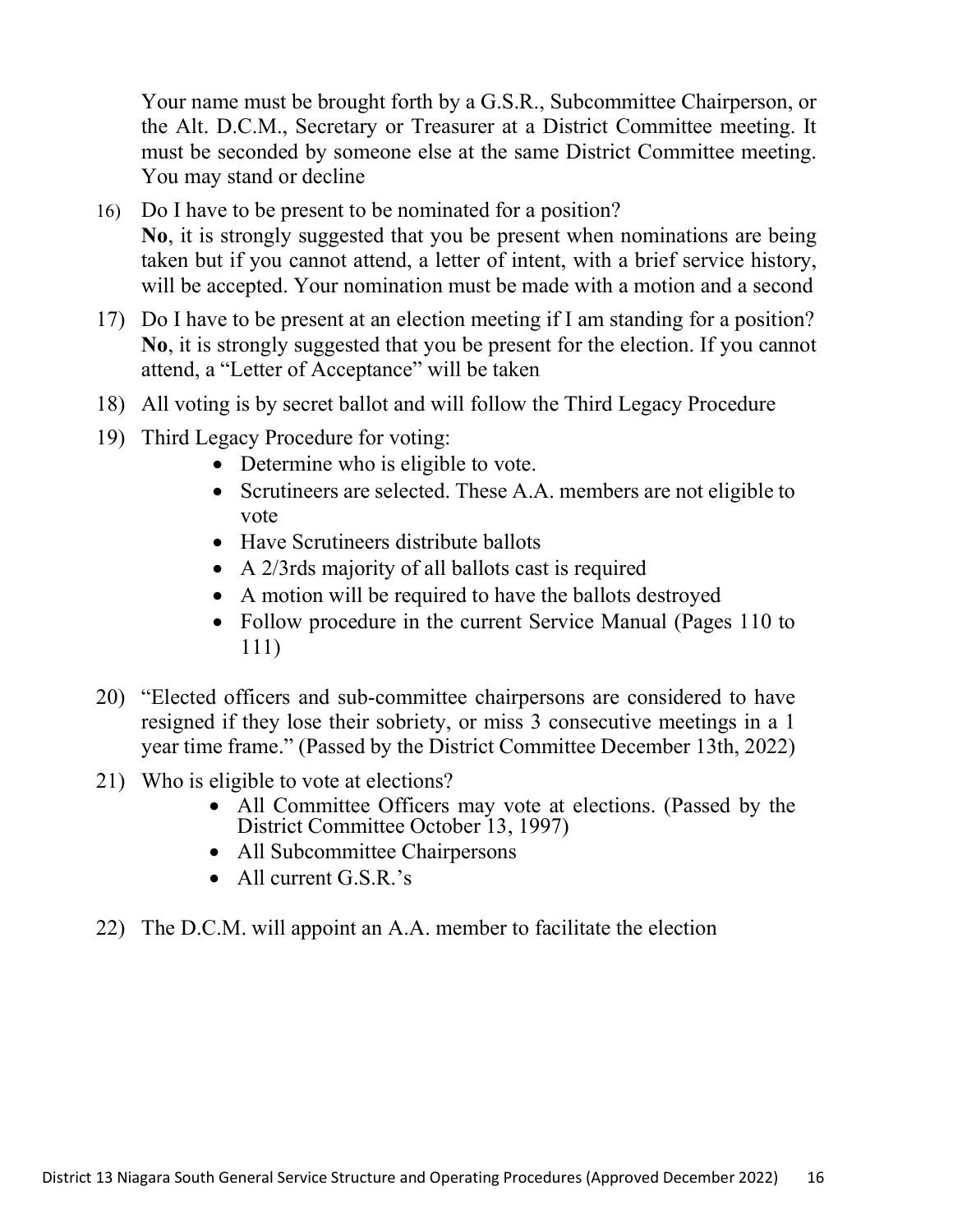#### Section 6 Spring Roundup Committee

The Spring Roundup Committee follows the District 13 Niagara South Annual Spring Roundup Committee Structure and Operating Procedures. The Roundup Chairperson acts as liaison between the Roundup committee and District 13 and has no voting privileges at the District 13 Committee meeting

### Section 7 Third Legacy Procedure

#### For the purpose of all District 13, Niagara South Committee elections, the following procedure will be followed.

## **THIRD LEGACY PROCEDURE**

#### **PURPOSE**

A.A.'s Third Legacy Procedure is a special type of electoral procedure, used primarily for the election of delegates and regional and at-large trustees. It is considered to be unique to A.A., and at first glance, appears to introduce a strong element of chance into a matter that should depend solely on the judgment of the majority. In practice, however, it has proved highly successful in eliminating the influence of factions or parties that seem to thrive on most political scenes. The railroading of a candidate for election is made difficult, if not impossible, since voters have a wide selection of candidates to choose from. More importantly, a second-place candidate who may be extremely well qualified but without early popular support is encouraged to stay in the balloting rather than withdraw.

#### **PROCEDURE**

1. The names of eligible candidates are posted on a board. All voting members (of the area or Conference body) cast written ballots, one choice to a ballot. The tally for each candidate is posted on the board.

· The first candidate to receive two-thirds of the total vote is elected.

2. Withdrawals start after the second ballot. If any candidate has less than one-fifth of the total vote, his or her name is automatically withdrawn-except that the top two candidates must remain. (In case of ties for second place, the top candidate and all tied runners-up remain as candidates.)

3. After the third ballot, candidates with less than one-third of the total vote will be withdrawn automatically, except the two top candidates remain. (In case there are ties for second place, the top candidate and all tied runners-up remain as candidates.)

4. After the fourth ballot, if no candidate has two-thirds of the total vote, the candidate with the smallest total is automatically withdrawn, except that the top two candidates remain. In case there are ties for second place, the top candidate and all tied second-place candidates remain.

- At this point, the chairperson asks for a motion, second, and a simple majority of hands on conducting a fifth and final ballot.
- If this motion is defeated, balloting is over and the choice is made by lot-"going to the hat"-immediately.
- · If the motion carries, a fifth and final ballot is conducted.

5. If after the fifth ballot no election occurs, the chairperson announces that the choice will be made by lot (from the hat). At this point, the top two candidates remain. In case there are ties for first place, all tied first place candidates remain. In case there are no ties for first place, the top candidate and any tied second-place candidates remain.

6. Lots are then drawn by the teller, and the first one "out of the hat" is the delegate (or trustee or other officer).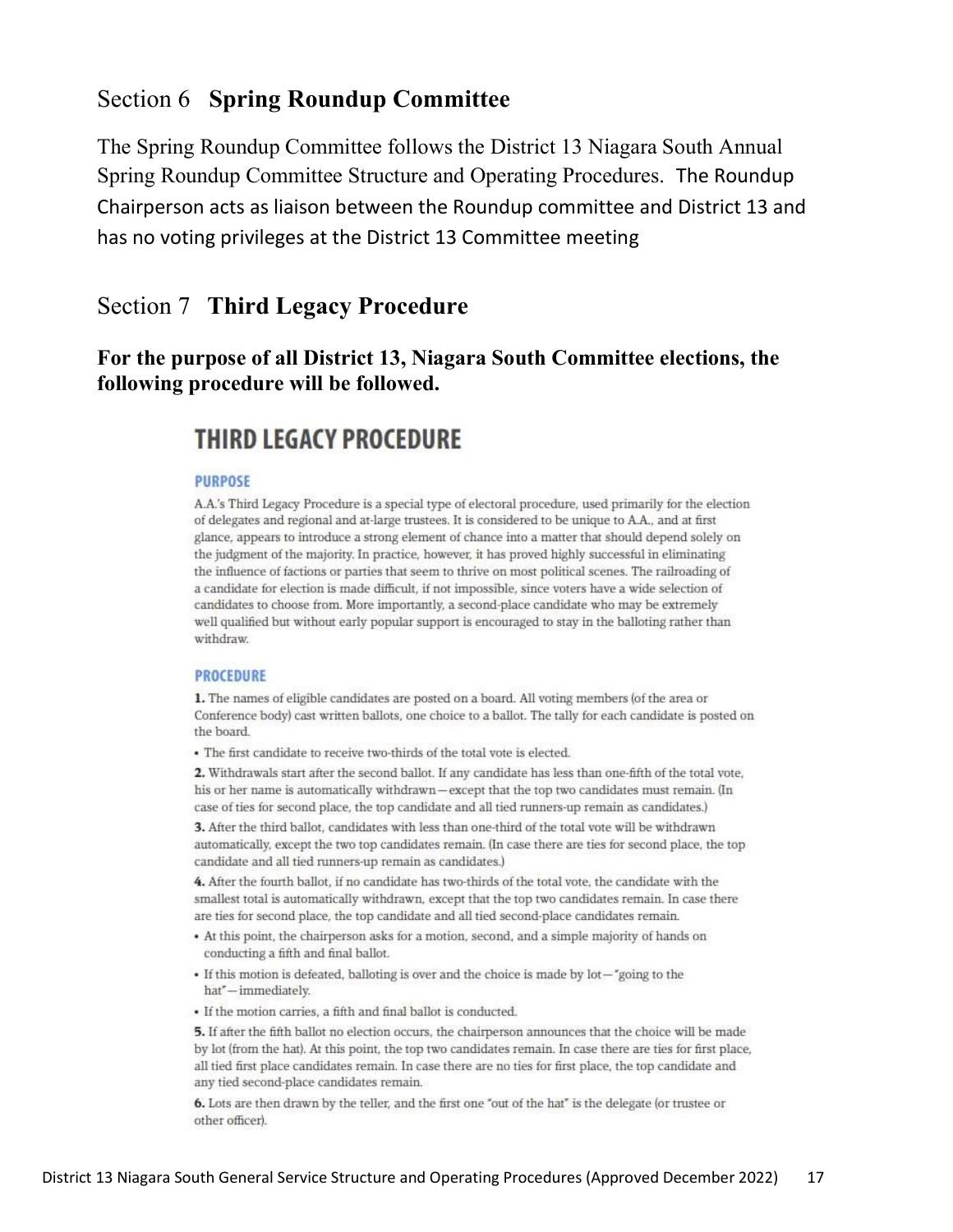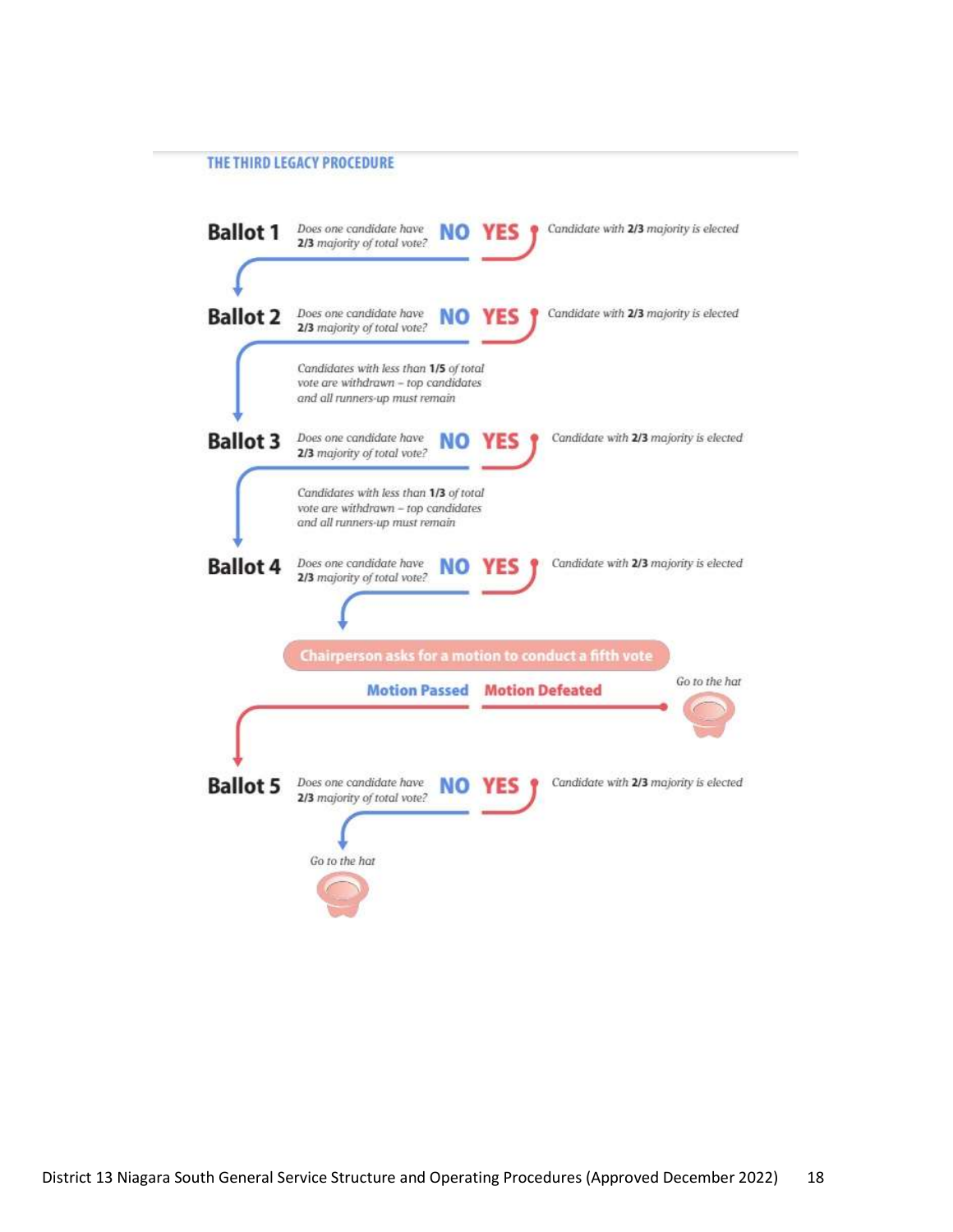#### Section 8 Suggestions for a General Service Representative (G.S.R.)

- 1) Obtain an up to date copy of the District 13 Niagara South General Service Committee Structure and Operating Procedures from your outgoing G.S.R. If one is not available, get one from the District Committee Member (D.C.M.) or obtain a digital copy online at aaniagara.org
- 2) Attend all monthly District Committee meetings
- 3) It is suggested that you get a service sponsor and familiarize yourself with the Twelve Traditions and Twelve Concepts. For further advice please read the pamphlet "G.S.R. your group's link to A.A. as a whole" (P-19)
- 4) Take notes at the monthly District Committee meeting, in order to present your remarks to your home group business meeting in case the minutes arrive late. Experience shows that some groups have the entire copy of the minutes read, while other groups expect the G.S.R. to provide only the significant information
- 5) Ensure you have received your G.S.R. kit from the General Service Office (G.S.O.) and review all contents. If you have not received your kit, please contact the D.C.M.
- 6) Encourage your group to use the "50% to Intergroup 30% to G.S.O. 10% District - 10% to Area" donation amounts as suggested in the pamphlet "Self" Support: Where Money and Spirituality Mix" (F-3)
- 7) Our Subcommittees require a great deal of planning and action. By joining and helping out on any of these committees, you help enhance your recovery and emotional sobriety
- 8) Previous G.S.R.'s have found it important to understand our voting and motions procedures. This often requires some familiarity as a G.S.R., so ask lots of questions. It is often said "there are no stupid questions" and in the area of motions and voting procedures, this is very true. Experience confirms that working with your service sponsor will enhance your understanding on this point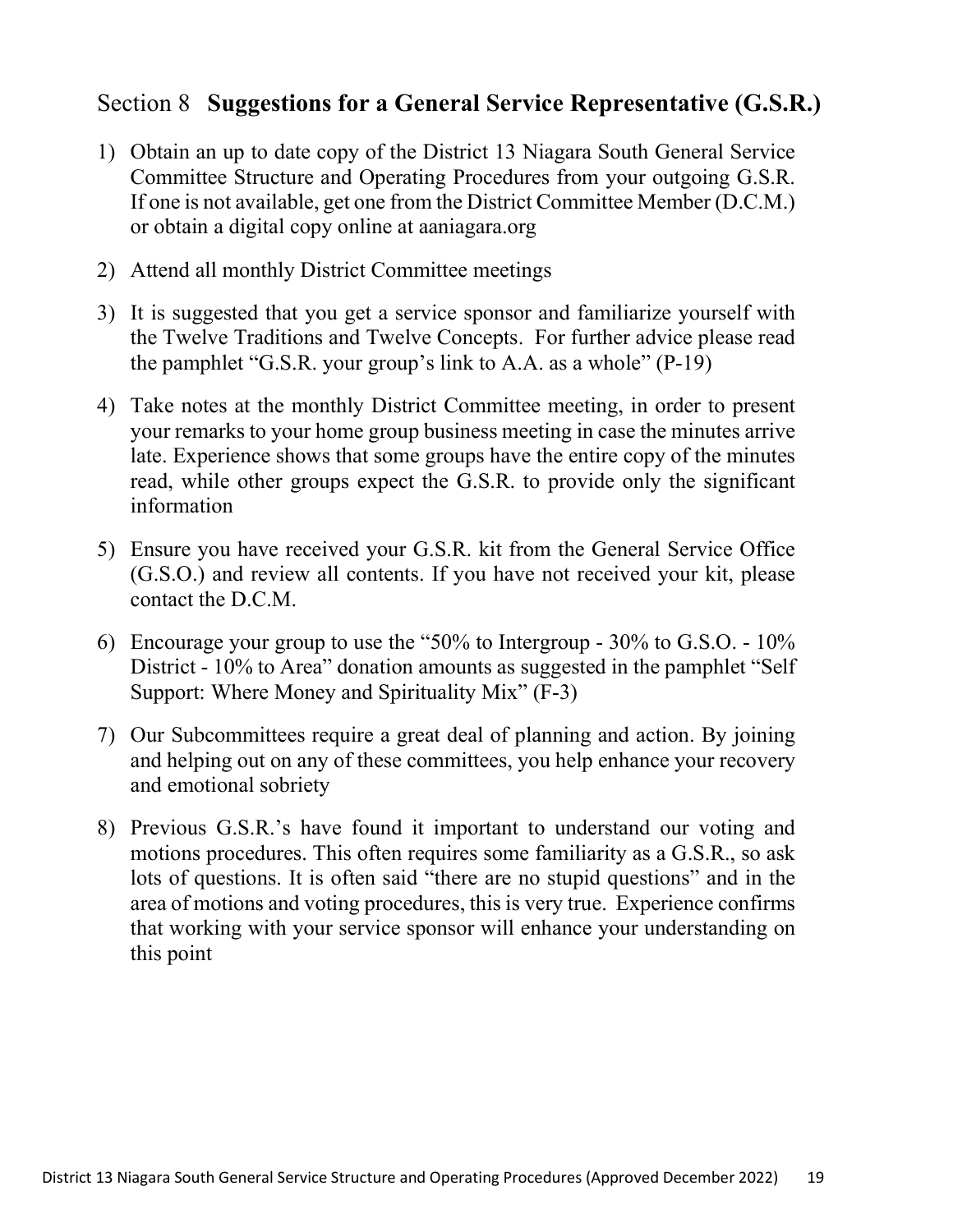#### Section 9 Procedural Guidelines: Motions and Notice of Motions

#### Introduction

Procedural guidelines are essential guides along our path toward an informed group conscience. Agreed upon procedural guidelines ensure the practice of "placing principles before personalities" while District business is being conducted. A free-form discussion may appear to be the most open and easy way to conduct business, but it has the tendency to degenerate into arguments and personality conflicts. Procedural guidelines help keep discussion focused and allow business to proceed in a successful and spiritual manner

#### D.C.M. Role in Procedural Guidelines

The D.C.M. ensures that all persons have an equal opportunity to be heard and that all speakers are listened to politely and respectfully. The D.C.M. acts as a moderator, calling on speakers in order, and occasionally re-stating the motion or a pertinent piece of information. The D.C.M. should not speak in favour or against any motions and should not express personal opinions regarding the discussion

#### The G.S.R.'s Role in Procedural Guidelines

In the interest of "placing principles before personalities" while effectively addressing the business of the District, it is suggested that discussion from G.S.R.'s be directed to the merits of the pending motion. Speakers should address their remarks to the D.C.M., maintain a courteous tone, especially in reference to differences of opinion where they should avoid interjecting personal notes into the discussion. Everyone is entitled to, and should express, his or her group's concerns. A thorough discussion that includes all pros and cons often leads to a fully informed group conscience. Address only one motion at a time. Fully discuss and make certain all G.S.R.'s understand the nature of the motion

#### Making a Motion and Notice of Motion

Items of business to be voted on by the District Committee will be brought to the meeting in the form of a motion by a voting member or group. A **motion** is made in the form of: "I move that..." or "I make a motion that..." Seconding of a motion is required, if not, the motion is dropped (see page 24)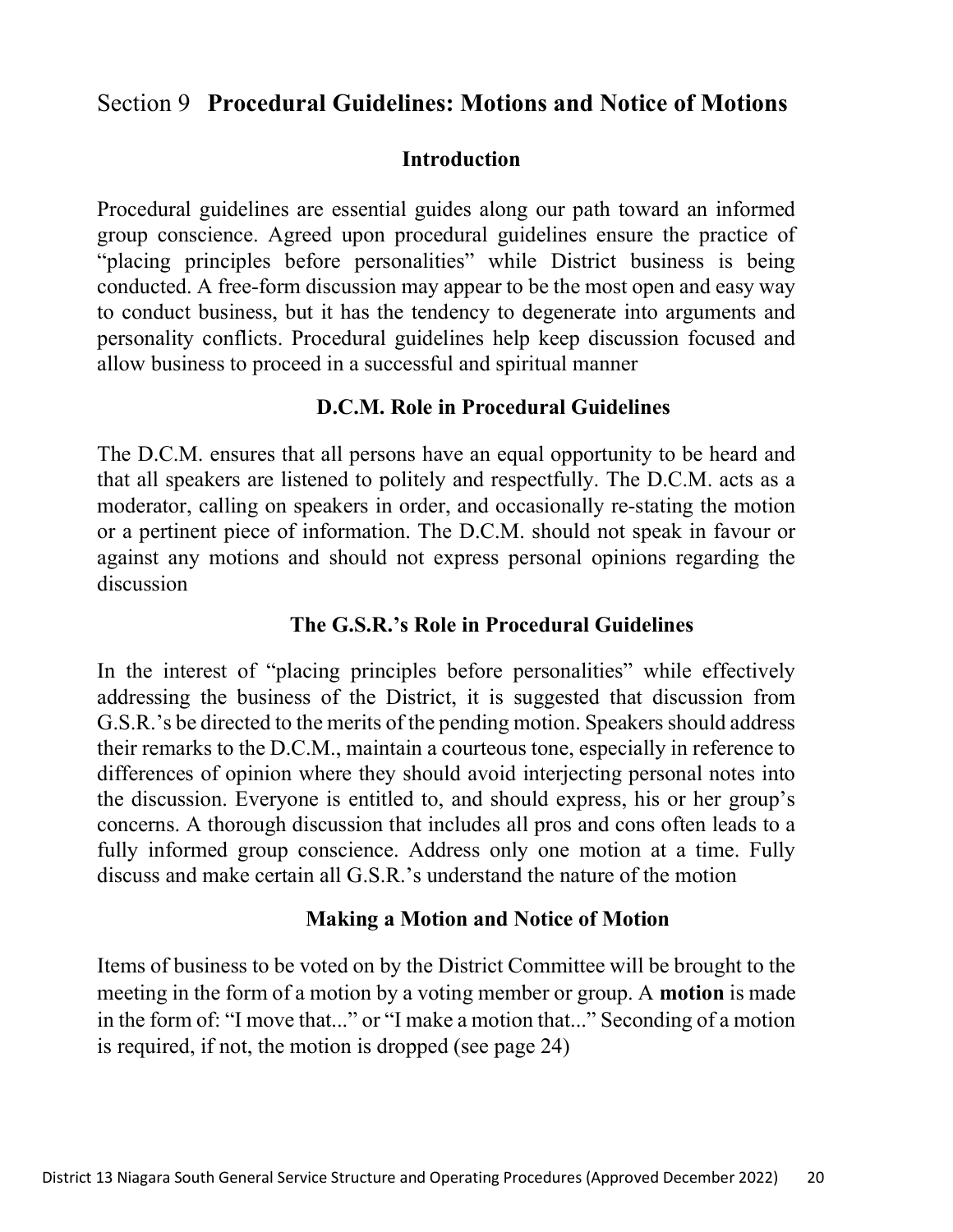A notice of motion presented by a group, gives notice, that at some point in the future (generally at the next District Committee meeting) a group will make a motion that will be voted on. The Group Representative making the notice of motion is given the opportunity to speak, possibly to clear up any misunderstandings. Questions for the purpose of clarifying the notice of motion may be allowed at this time. This allows group representatives the opportunity to attain their group's conscience for voting purposes. No Seconder is required to make a Notice of Motion, but a Seconder will be required the following month to make the actual motion (see pages 25 and 26)

The District encourages the use of the "Notice of Motion" form found in these Structure and Operating Procedures

#### Suggestion for Discussion on Motions

- 1) Immediately after the D.C.M. has stated the motion, the person making the motion is given the opportunity to speak first, possibly to clear up any misunderstanding
- 2) The D.C.M. recognizes those who wish to speak on the motion. An attempt will be made to recognize speakers in the order in which they raised their hands
- 3) It is suggested in most cases, each representative's comments be not more than two (2) minutes
- 4) No one may speak for a second time on a topic until all that wish to speak has spoken for the first time
- 5) When every person wishing to speak has been called upon twice, it is appropriate for the D.C.M. to end discussion and put the motion to a vote

#### Some Additional Procedural Guidelines

Motion to Table – Tabling a motion delays or postpones a discussion to a later time, usually used to lay the pending question aside when something else of immediate urgency arises, or to go back to the groups for input. Tabling a motion requires a motion and a second; it is not debatable. It needs only a simple majority to pass and does not include a minority voice after the vote. The tabled motion, if passed, is usually placed under old business at the next meeting

**Substantial Unanimity** – All matters of policy require substantial unanimity, that is a ⅔rd. majority vote. Any action, particularly to amendments to the District 13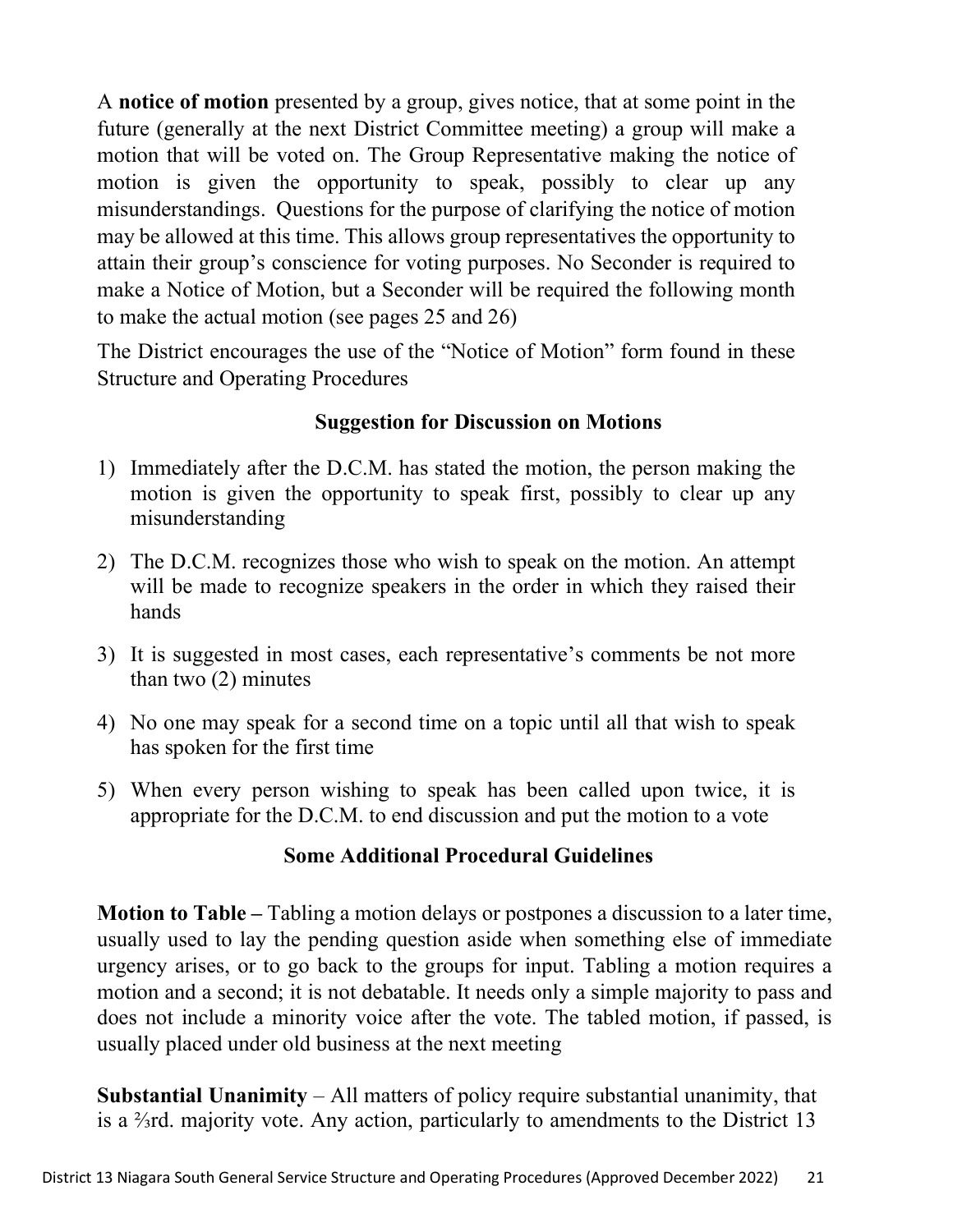Structure and Operating Procedures, requires a ⅔rd majority vote. The phrase ⅔rd majority vote is taken to mean two-thirds of the votes cast, which is very different from <sup>2</sup>/<sub>3</sub> of the voting members present (since some may abstain, which is every voting members right). The minority will always be given the opportunity to speak to their opposition

Minority Opinion – After a motion has been voted on the D.C.M. will ask if those that voted in the minority wish to speak to their opposition.

- After all minority opinion (ONLY) has been heard, the D.C.M. will ask if anyone in the majority would like to change their vote
- If so, the D.C.M. will accept a motion to reconsider
- The D.C.M. will ask for a show of hands for a revote. (There will be no discussion regarding this revote)
- If there is a simple majority in favor of reconsidering the motion, discussion will resume, followed by a revote
- If there is not a simple majority for a revote, the agenda item stands as originally voted on
- Once the vote has been reconsidered the result is final

Reconsider - Is a motion to reconsider the vote, made by a member who voted with the successful side, but can be seconded by anyone. (Simple majority of  $50\% + 1$  to pass - if successful, debate resumes on the original motion)

Amend – A motion to amend is used to modify (within certain limits) the wording of a main motion, it is not used to change the intent of a motion. An amendment can only be made with the approval of the original Motioner and the Seconder

Point of Information – Any A.A. member attending the District Committee meeting can raise a point of information. This is made when a member desires clarification of details, or has procedural information not considered by the meeting

Point of Order – A speaker should not be interrupted while speaking, except in certain special situations. The most common of these is for a point of order. This may be called by any member of the District when a breach of procedure in the meeting is noticed, such as:

- discussion beginning on a motion that has not been seconded, when one is needed
- if comments are made about an issue not previously presented before the District for consideration
- if there are personal comments or attacks upon another member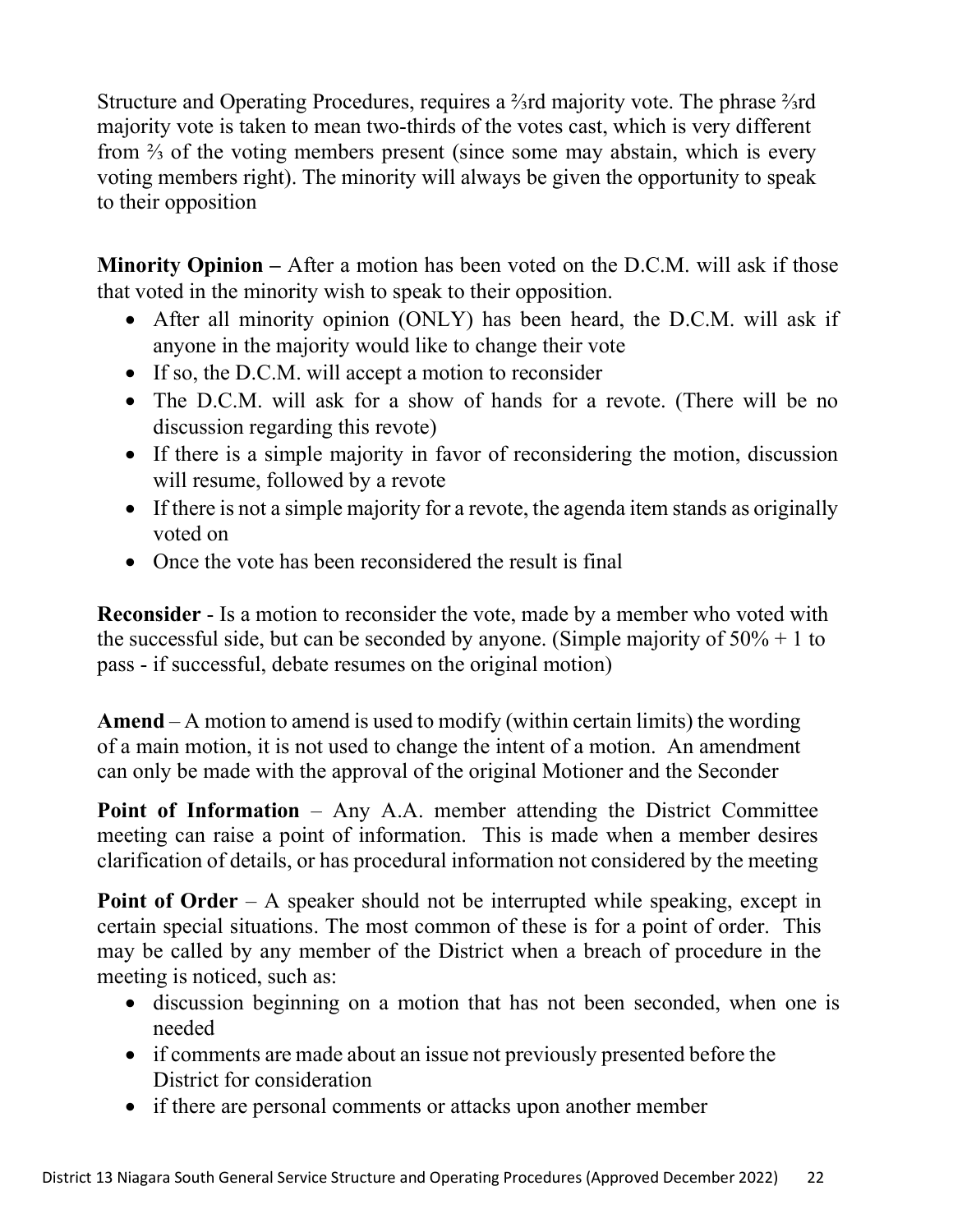After a point of order has been raised, the D.C.M. calls upon the member to explain the point. The D.C.M. then comments whether the point "is well taken" or "is not well taken" and suggests the original speaker re-direct their remarks, or simply allow the speaker to continue. The D.C.M. does not need to call a point of order if they believe that the discussion is moving away from the topic. The D.C.M. politely informs the speaker and requests that the speaker confines their remarks to the question at hand

Calling the Question – When a member of the District Committee believes that the discussion on a motion has been exhausted and no new or substantive points are being made, they may call the question. Calling the question brings discussion to a halt while members decide whether to proceed directly to vote (the question) or go on with the discussion. A motion to call the question is:

- Made in the same manner as other motions "I move to call the question"
- Requires a seconder
- Is not debatable
- Requires a simple Majority  $(50\% + 1)$  to pass
- The one calling the question can only call the question without making any other comments on the main motion
- Does not include a minority voice after the vote

If calling the question is passed, discussion ceases and the members proceed immediately to vote on the main motion before them. If calling the question is not passed, then discussion on the main motion resumes

Calling the question should not be used by District Committee members to limit debate and/or manipulate the District Committee meeting to suit their own ends

#### The above dialogue on motions borrowed extensively from the Area 30 Handbook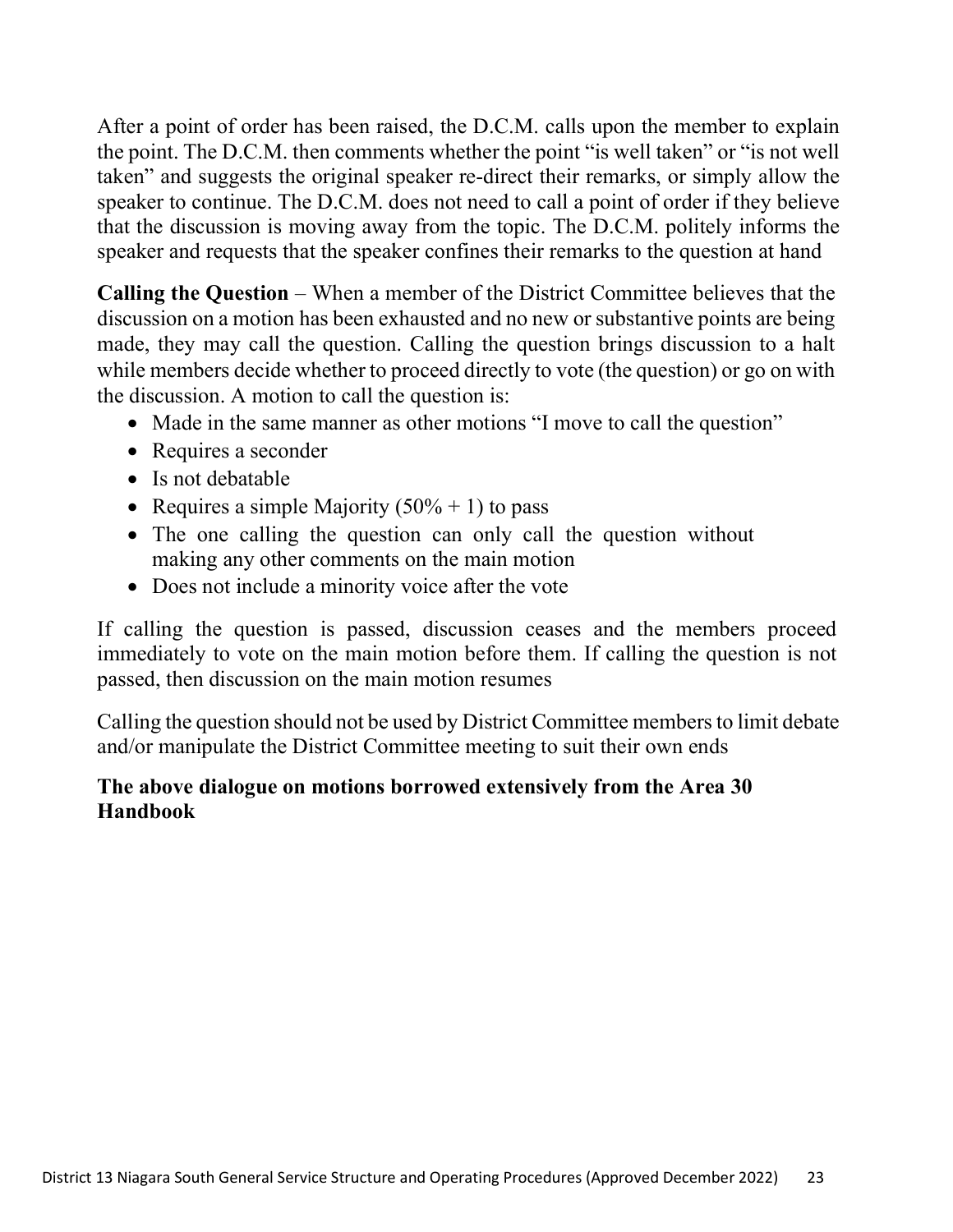## a Motions

District 13 Niagara South General Service

|               | Date: Croup Name: Croup Name:                         |
|---------------|-------------------------------------------------------|
|               | GSR Name:                                             |
| <b>MOTION</b> |                                                       |
|               |                                                       |
|               |                                                       |
|               |                                                       |
|               | � Motion<br>District 13 Niagara South General Service |
|               | Date: Croup Name: Croup Name:                         |
|               |                                                       |
| <b>MOTION</b> |                                                       |
|               |                                                       |
|               |                                                       |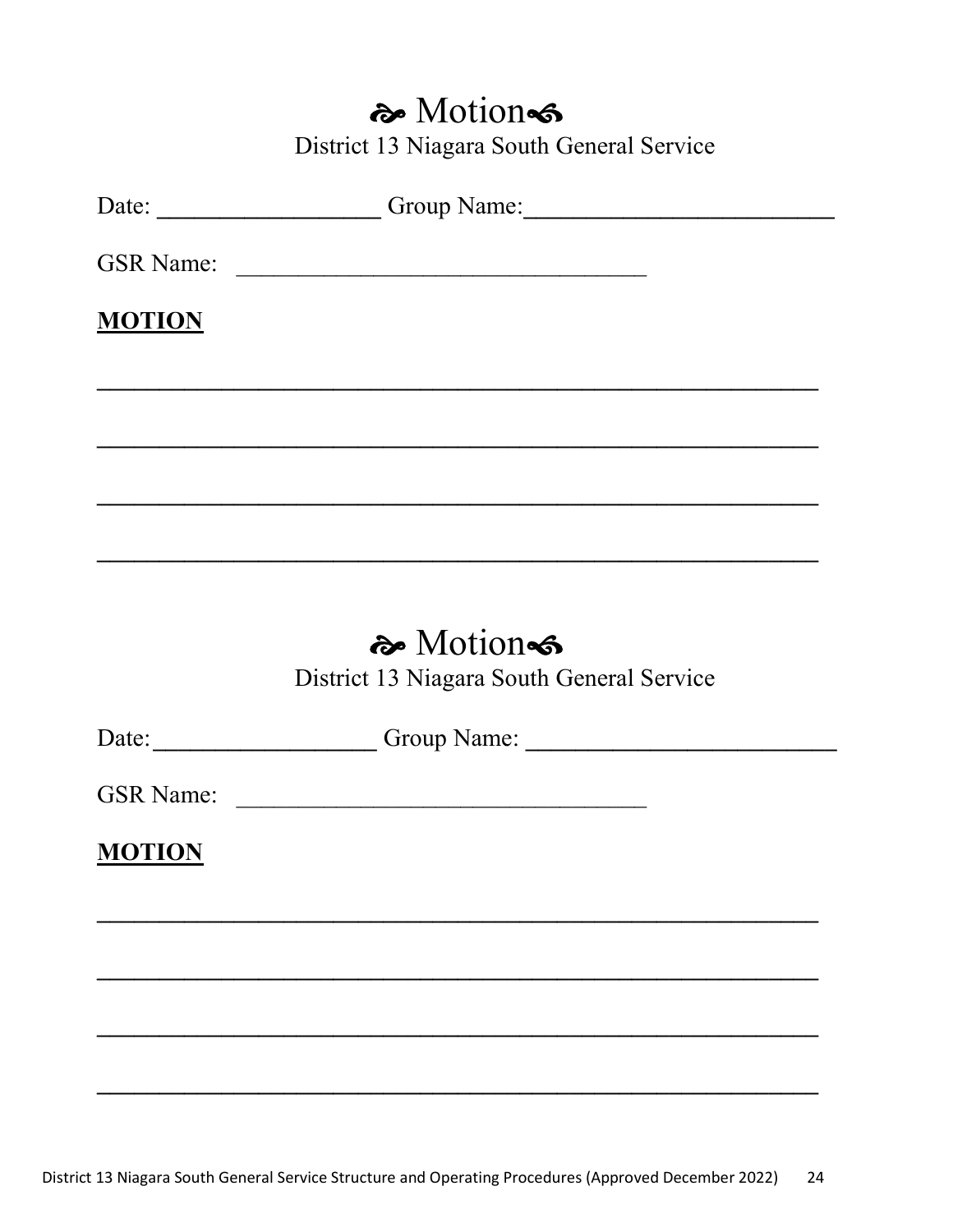## a Notice of Motion

District 13 Niagara South General Service

Date\_\_\_\_\_\_\_\_\_\_\_\_\_\_\_ Group Name: \_\_\_\_\_\_\_\_\_\_\_\_\_\_\_\_\_\_\_\_\_\_\_\_\_\_

Outline of problem/condition:

Suggested solution of problem/condition:

Notice of Motion (Be as specific as possible):

Signature of G.S.R. :\_\_\_\_\_\_\_\_\_\_\_\_\_\_\_\_\_\_\_\_\_\_\_\_\_\_\_\_\_\_\_\_\_\_\_\_\_

Signature of group Secretary: